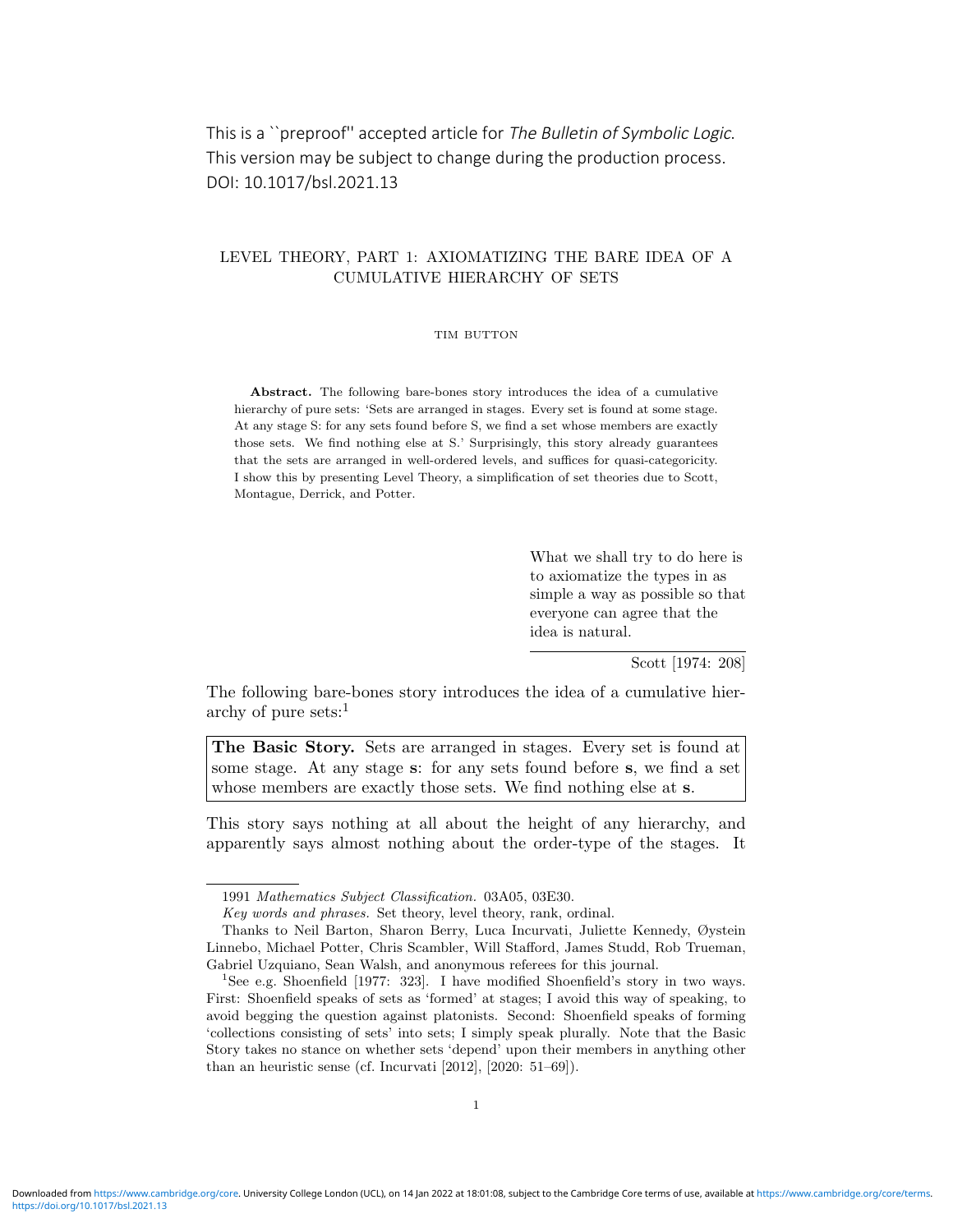lays down nothing more than the *bare idea* of a pure cumulative hierarchy. Surprisingly, though, this bare idea already guarantees that the sets are arranged in well-ordered levels. Indeed, this bare idea is quasicategorical. Otherwise put: the Basic Story pins down any cumulative hierarchy completely, modulo that hierarchy's height, on which the Story takes no stance. The aim of this paper is to show all of this.

I begin by axiomatizing the Basic Story in the most obvious way possible, obtaining Stage Theory, ST. It is clear that any pure cumulative hierarchy satisfies ST. Unfortunately, ST has multiple primitives. To overcome this, I develop Level Theory, LT. Its only primitive is  $\in$ , but LT and ST say exactly the same things about sets (see  $\S$ §1–4). As such, any cumulative hierarchy satisfies LT. Moreover, LT proves that the levels are well-ordered, and LT is quasi-categorical (see §§5–6).

My theory LT builds on work by Dana Scott, Richard Montague, John Derrick, and Michael Potter. I discuss their theories in §8, but I wish to be very clear at the outset: LT is significantly technically simpler than its predecessors, but it owes everything to them.

This paper is the first in a triptych. In Part 2, I explore potentialism, by considering a tensed variation of the Basic Story. In Part 3, I modify the Story again, to provide every set with a complement. Part 2 presuppose Part 1, but Parts 1 and 3 can be read in isolation.

§0. Preliminaries. I use second-order logic throughout. Mostly, though, my use of second-order logic is just for convenience. Except when discussing quasi-categoricity (see §6), any second-order claim can be replaced with a first-order schema in the obvious way. In using second-order logic, I assume the Comprehension scheme,  $\exists F \forall x (F(x) \leftrightarrow \phi)$ , for any  $\phi$  not containing  $F$ .

For readability, I concatenate infix conjunctions, writing things like  $a \subseteq r \in s \in t$  for  $a \subseteq r \land r \in s \land s \in t$ . I also use some simple abbreviations (where  $\Psi$  can be any predicate whose only free variable is  $x$ , and  $\triangleleft$  can be any infix predicate):

| $(\forall x : \Psi)\phi := \forall x(\Psi(x) \rightarrow \phi)$ | $(\forall x \triangleleft y)\phi := \forall x(x \triangleleft y \rightarrow \phi)$ |
|-----------------------------------------------------------------|------------------------------------------------------------------------------------|
| $(\exists x : \Psi)\phi := \exists x(\Psi(x) \land \phi)$       | $(\exists x \triangleleft y)\phi := \exists x(x \triangleleft y \wedge \phi)$      |

When I announce a result or definition, I list in brackets the axioms I am assuming.

§1. Stage Theory. The Basic Story, which introduces the bare idea of a cumulative hierarchy, mentions sets and stages. To begin, then, I will present a theory which quantifies distinctly over both sorts of entities. (It is a simple modification of Boolos's 1989 theory; see §§8.1–8.2.)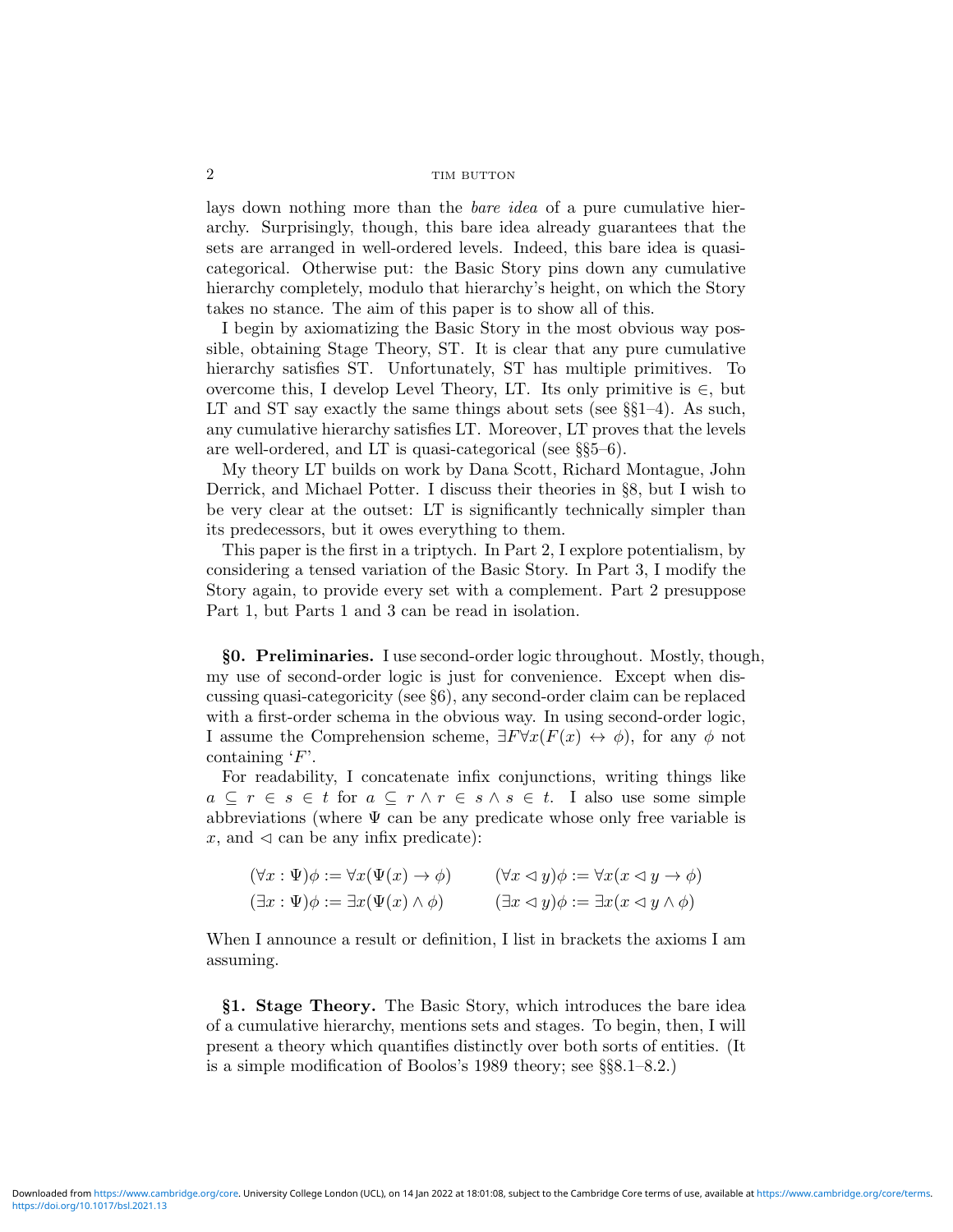Stage Theory, ST, has two distinct sorts of variable, for sets (lower-case italic) and for stages (lower-case bold). It has three primitive predicates:

- ∈: a relation between sets; read 'a ∈ b' as 'a is in b'
- $\lt$ : a relation between stages; read ' $\mathbf{r} \lt \mathbf{s}'$  as ' $\mathbf{r}$  is before s'
- $\preceq$ : a relation between a set and a stage; read 'a  $\preceq$  s' as 'a is found at s'

For brevity, I write  $a \prec s$  for  $\exists r (a \preceq r \prec s)$ , i.e. a is found before s. Then ST has five axioms:<sup>2</sup>

Extensionality  $\forall a \forall b (\forall x (x \in a \leftrightarrow x \in b) \rightarrow a = b)$ Order ∀r∀s∀t(r < s < t → r < t) Staging  $\forall a \exists s \ a \prec s$ Priority  $\forall$ s $(\forall a \leq s)(\forall x \in a)x \prec s$ Specification  $\forall F\forall s((\forall x : F)x \prec s \rightarrow (\exists a \preceq s)\forall x(F(x) \leftrightarrow x \in a))$ 

The first two axioms make implicit assumptions explicit: whilst I did not mention Extensionality in the Basic Story of a cumulative hierarchy, I take it as analytic that sets are extensional;<sup>3</sup> similarly, Order records the analytic fact that 'before' is a transitive relation. The remaining three axioms can then be read off the Basic Story directly: Staging says that every set is found at some stage; Priority says that a set's members are found before it; and Specification says that, if we find every  $F$  before s, then we find the set of Fs at s. So all of ST's axioms are obviously true of the Basic Story. Otherwise put: any cumulative hierarchy obviously satisfies  $ST<sup>4</sup>$ 

This is ST's chief virtue. Its chief drawback is that it contains multiple primitives. To see why this is a defect, suppose that we were forced to axiomatize the bare idea of a cumulative hierarchy using something like ST's two-sorted logic. In that case, our grasp of the (cumulative iterative) notion of set would unavoidably depend upon a concept which we had not rendered set-theoretically, namely, stage of a hierarchy. And that would somewhat undercut the commonplace ambition, that our notion of set might serve as a certain kind of autonomous foundation for mathematics.

§2. Level Theory. To overcome this problem, I present Level Theory, LT. This theory's only primitive is  $\in$ , but it makes exactly the same

<sup>&</sup>lt;sup>2</sup>Classical logic yields a 'cheap' proof of the existence of a stage and an empty set: by classical logic, there is some object, a; by Staging we have some **s** such that  $a \preceq s$ ; with  $F(x)$  given by  $x \neq x$ , Specification yields a set, Ø, such that  $\forall x \ x \notin \emptyset$ . Those who find such proofs too cheap can adopt a free logic and then add explicit existence axioms; I will retain classical logic.

<sup>&</sup>lt;sup>3</sup>For brevity, I am considering hierarchies of pure sets; I revisit this in  $\S$  $A-B$ .

 ${}^{4}$ Or, given footnote 2: any non-null hierarchy satisfies ST. I will not repeat this caveat.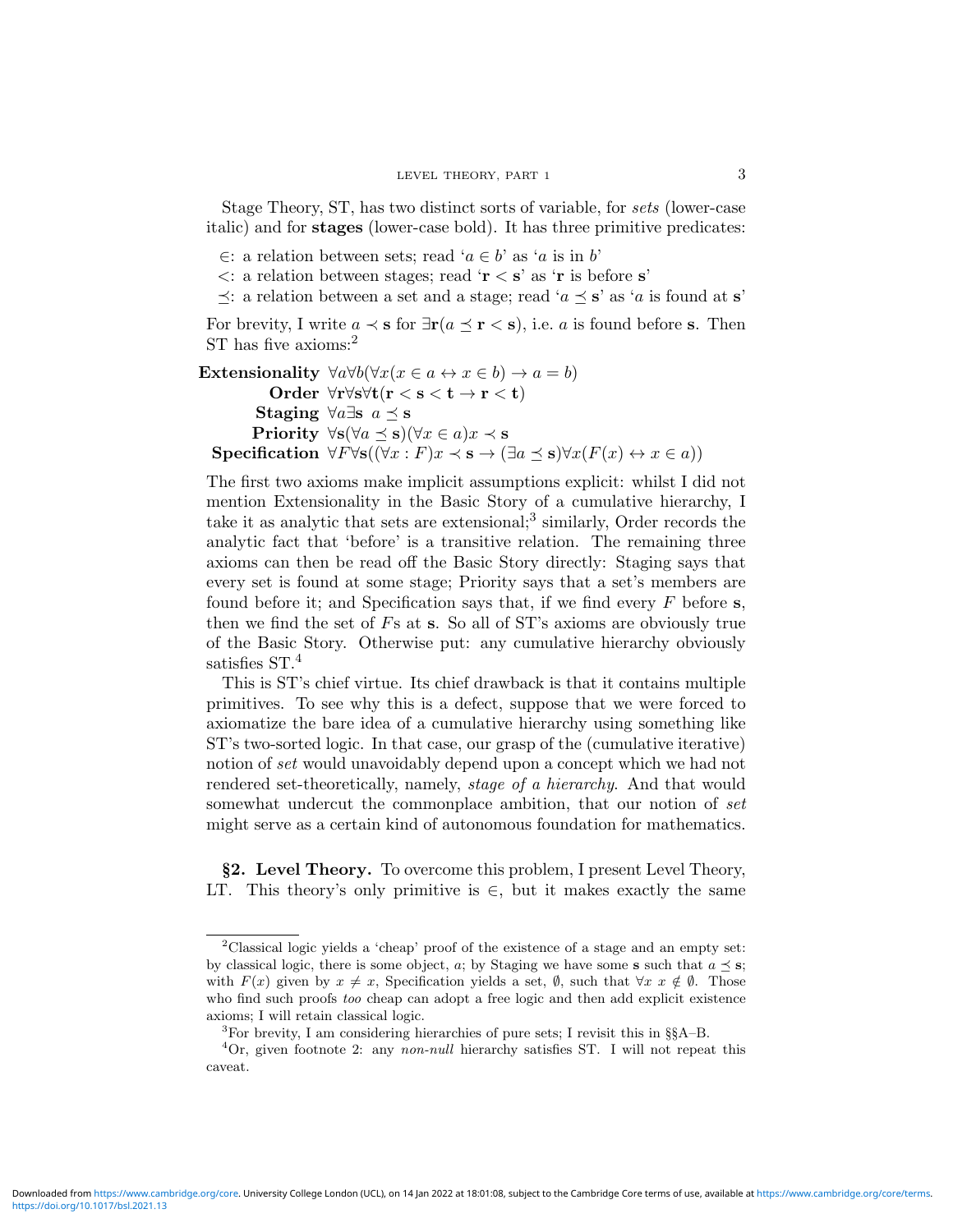claims about sets as ST does. I begin with a definition, due to Scott and Montague (see  $\S 8.3$ ), which forms the linchpin of this paper:<sup>5</sup>

DEFINITION 2.1. For any set a, let a's potentiation be  $\P_a := \{x :$  $\exists c(x \subseteq c \in a) \}, \text{ if it exists.}$ <sup>6</sup>

The name *potentiation* emphasises the conceptual connection with powersets; note that  $\P{a} = \varphi a$ .<sup>7</sup> The next two definitions employ this notion of potentiation (and thereby simplify definitions due to Derrick and Potter; see  $\S 8.4$ :<sup>8</sup>

DEFINITION 2.2. Say that h is a history, written Hist $(h)$ , iff  $(\forall x \in$ h)x =  $\P(x \cap h)$ . Say that s is a level, written Lev(s), iff  $(\exists h : Hist) s = \P h$ .

The intuitive idea behind this definition is that a history is an initial sequence of levels, and that the levels go proxy for stages. It is not obvious that this will work as describe; indeed, the next two sections are dedicated to establishing this fact. But, using the notion of a level, LT has just three axioms:<sup>9</sup>

Extensionality  $\forall a \forall b (\forall x (x \in a \leftrightarrow x \in b) \rightarrow a = b)$ Separation  $\forall F \forall a \exists b \forall x (x \in b \leftrightarrow (F(x) \land x \in a))$ Stratification  $\forall a(\exists s : Lev)a \subseteq s$ 

§3. The well-ordering of the levels. In §4, I will show that LT makes exactly the same claims about sets as ST does. First, I must develop the elements of set theory within LT. To do so, I need some more definitions:

DEFINITION 3.1. Say that a is transitive iff  $(\forall x \in a) x \subseteq a$ . Say that a is potent iff  $\forall x(\exists c(x \subseteq c \in a) \rightarrow x \in a).$ 

<sup>5</sup> Montague, Scott, and Tarski [unpublished: Definition 22.4, p.161] and Scott [1974: 214]. They used the '¶' symbol, but not the name 'potentiation'.

<sup>&</sup>lt;sup>6</sup>By the notational conventions,  $\P a = \{x : (\exists c \in a) x \subseteq c\} = \{x : \exists c(x \subseteq c \land c \in a)\}.$ We do not initially assume that  $\P$ a exists for every a; instead, we initially treat every expression of the form ' $b = \P a$ ' as shorthand for ' $\forall x (x \in b \leftrightarrow \exists c (x \subseteq c \in a))$ ', and must double-check whether  $\P$ a exists. Ultimately, though, LT proves that  $\P$ a exists for every  $a$  (Lemma 3.12.1).

<sup>&</sup>lt;sup>7</sup>NB: by design, LT does not prove that every set has a powerset; for that, we have  $LT +$  Endless (see §7).

<sup>8</sup> Potter [2004: 41].

<sup>&</sup>lt;sup>9</sup>For ultra-economy, we can replace Separation+Stratification with  $\forall F(\exists a \forall x (F(x) \leftrightarrow$  $x \in a$ )  $\leftrightarrow (\exists s : Lev)(\forall x : F)x \in s)$ . We can read this as: a property determines a set iff its instances are all in some level (cf. Button and Walsh [2018, 183, Definition 8.9]). As in footnote 2, above, the use of classical logic offers a 'cheap' proof of the existence of  $\emptyset$ . Moreover, LT has a model whose *only* denizen is  $\emptyset$ .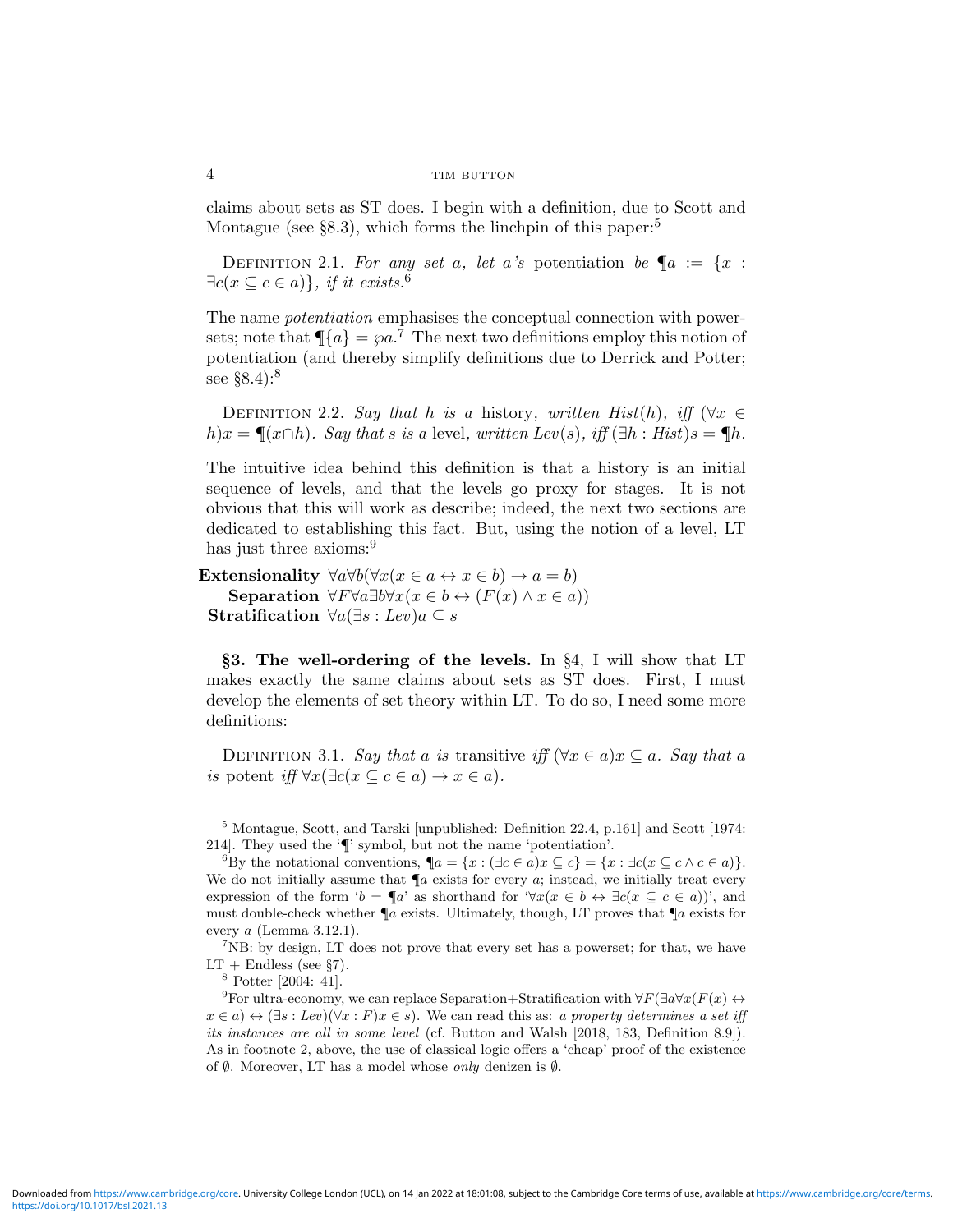Transitivity is completely familiar. Potency is discussed in a few places, albeit with no standard name.<sup>10</sup> As my choice of name suggests, though, there is a tight link between the operation of potentiation (see Definition 2.1) and the property of potency:

LEMMA 3.2. If  $\P a$  exists, then  $\P a$  is potent.

LEMMA 3.3 (Extensionality). a is potent iff  $a = \P a$ 

Recall the conventions: Lemma 3.2 follows from the definitions alone, but Lemma 3.3 requires Extensionality. I leave the trivial proofs to the reader.

My aim now is to prove several results about levels, in the sense of Definition  $2.2^{11}$  These results do not need LT's Stratification axiom, since any sets which were not subsets of levels would be irrelevant.<sup>12</sup>

Lemma 3.4. Every level is potent and transitive.

PROOF. Fix a level, s, so  $s = \P h$ , for some history h. Potency follows by Lemma 3.2. For transitivity, fix  $a \in s = \P h$ ; so  $a \subseteq c \in h$  for some c, and  $c = \P(c \cap h)$  as h is a history; so  $a \subseteq \P(c \cap h) \subseteq \P h = s$ .

LEMMA 3.5 (Extensionality, Separation). If every  $F$  is potent and something is F, then there is an  $\in$ -minimal F. Formally:  $\forall F((\exists x F(x) \land (\forall x$ :  $F(x \text{ is } potent) \rightarrow (\exists a : F)(\forall x : F)x \notin a).$ 

PROOF. Let  $F$  be as described and let  $u$  be an  $F$ . Using Separation twice, let:

$$
c = \{x \in u : (\forall y : F)x \in y\} = \{x : (\forall y : F)x \in y\}
$$

$$
d = \{x \in c : x \notin x\}
$$

Clearly  $d \notin c$ , since otherwise  $d \in d \leftrightarrow d \notin d$ ; so there is some a which is F with  $d \notin a$ . Now if x is F, then  $d \subseteq c \subseteq x$ , but  $d \notin a$  and a is potent, so  $x \notin a$ .

LEMMA 3.6 (Extensionality, Separation). If some level is  $F$ , then there is an  $\in$ -minimal level which is F. Formally:  $\forall F((\exists s : Lev)F(s) \rightarrow (\exists s :$  $Lev)(F(s) \wedge (\forall r : Lev)(F(r) \rightarrow r \notin s)))$ 

PROOF. All levels are potent, by Lemma 3.4; now use Lemma 3.5.  $\exists$ 

 $10$  Potter [1990: 19] uses 'hereditary'; Doets [1999: 78] and Button and Walsh [2018: 193] use 'supertransitive'. Mathias [2001: 487] and Burgess [2004: 208] use 'supertransitive' for sets which are both transitive and potent; Lévy and Vaught  $[1961: 1046]$  use 'supercomplete' for such sets.

 $11$ The next few results simplify Potter [2004: 41-6]. Lemma 3.5 is inspired by Potter's Proposition 3.6.4; Lemma 3.7 by Potter's Proposition 3.4.1; Lemma 3.8 by Potter's Proposition 3.6.8; and Lemma 3.9 by Potter's Proposition 3.6.11.

<sup>12</sup>Cf. Scott [1974: 211n.1].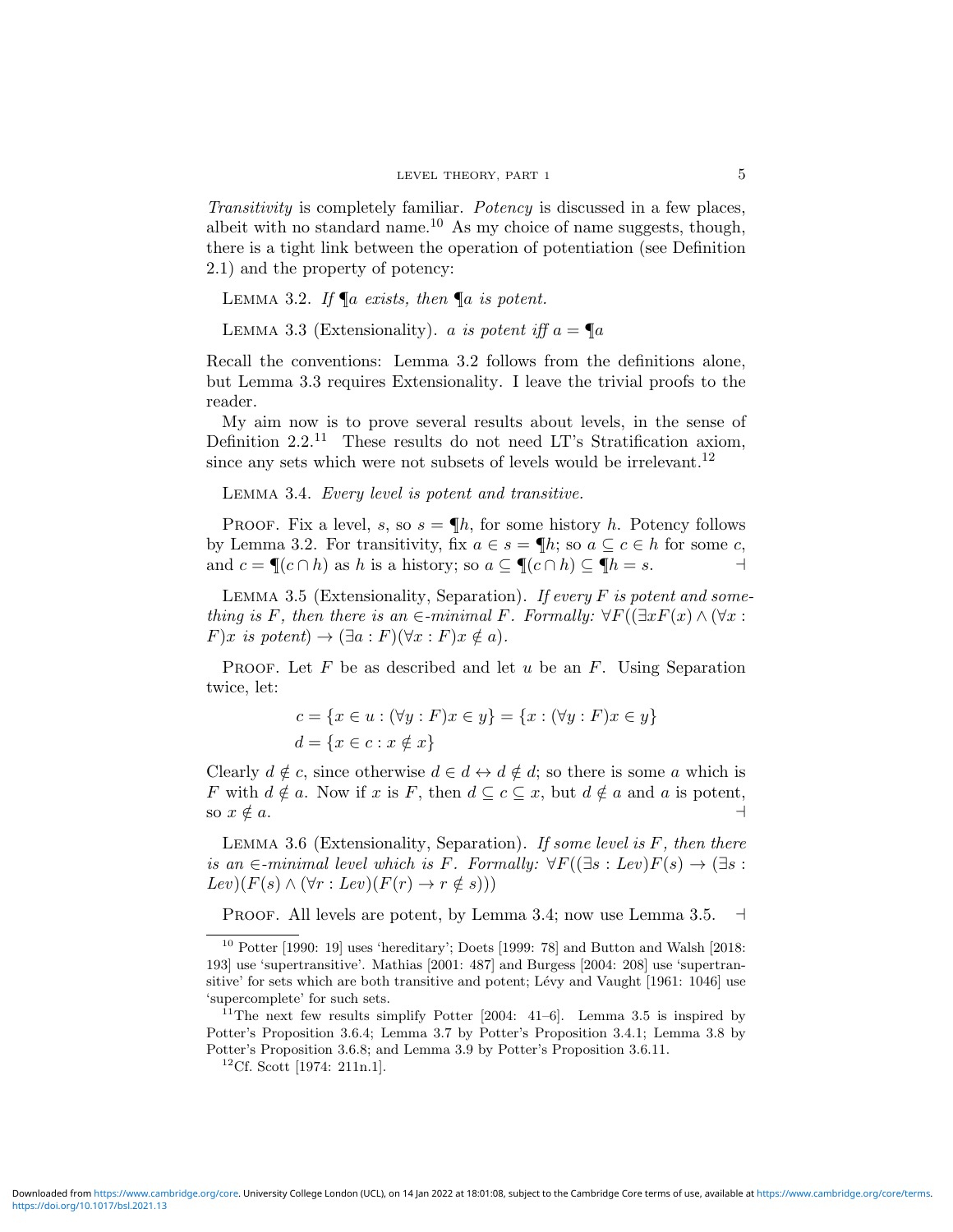LEMMA 3.7 (Extensionality, Separation). Every member of a history is a level.

**PROOF.** For reductio, let h be a history with some non-level in it. Since  $c = \P(c \cap h)$  for all  $c \in h$ , every member of h is potent by Lemma 3.2. Using Lemma 3.5, let a be an  $\in$ -minimal non-level in h. Now  $a = \P(a \cap h);$ and  $a \cap h = \{x \in a : x \in h\}$  exists by Separation. So, to obtain our desired contradiction, it suffices to show that  $a \cap h$  is a history. Fix  $b \in a \cap h$ . So b is a level, by choice of a, and  $b = \P(b \cap h)$  as  $b \in h$ . If  $x \in b$ , then  $x \subseteq b$ , since b is transitive by Lemma 3.4; so  $x \in a$ , since a is potent as above; hence,  $b \subseteq a$ . So  $b = \P(b \cap h) = \P(b \cap (a \cap h))$ . Generalising,  $a \cap h$  is a history.

LEMMA 3.8 (Extensionality, Separation).  $s = \P\{r \in s : Lev(r)\}\$ , for any level s.

PROOF. Let s be a level. If  $a \subseteq r \in s$ , then  $a \in s$ , as s is potent by Lemma 3.4. If  $a \in s$ , then as  $s = \P h$  for some history h, we have  $a \subseteq r \in h \subseteq \P$  is a for some r, and r is a level by Lemma 3.7.

LEMMA 3.9 (Extensionality, Separation). All levels are comparable.<sup>13</sup> Formally:  $(\forall s : Lev)(\forall t : Lev)(s \in t \vee s = t \vee t \in s)$ 

PROOF. For reductio, suppose that some levels are incomparable. By Lemma 3.6, there is an  $\in$ -minimal level, s, which is incomparable with some level; and by Lemma 3.6 again, there is an  $\in$ -minimal level, t, which is incomparable with s. To complete the reductio, I will show that  $s = t$ .

To show that  $s \subseteq t$ , fix  $a \in s$ . So  $a \subseteq r \in s$  for some level r, by Lemma 3.8. Now r is comparable with t, by choice of s. But if either  $r = t$  or  $t \in r$ , then  $t \in s$  as s is transitive, contradicting our assumption; so  $r \in t$ . Now  $a \subseteq r \in t$ , so that  $a \in t$  as t is potent. Generalising,  $s \subseteq t$ .

Exactly similar reasoning, based on the choice of t, shows that  $t \subseteq s$ . So  $t = s$ .

Rolling Lemmas 3.6 and 3.9 together, we obtain the fundamental theorem of level theory:

THEOREM 3.10 (Extensionality, Separation). The levels are well-ordered by membership.

Combining this result with Stratification, we obtain a powerful tool, which intuitively allows us to consider the level at which a set is first found:

DEFINITION 3.11 (LT). Let  $\ell a$  be the  $\in$ -least level with a as a subset; i.e.,  $a \subseteq \ell a$  and  $\neg(\exists s : Lev)a \subseteq s \in \ell a$ .

LEMMA 3.12 (LT). For all sets  $a, b, and all levels r, s$ :

<sup>13</sup>Say that x is *comparable* with y iff  $x \in y \lor x = y \lor y \in x$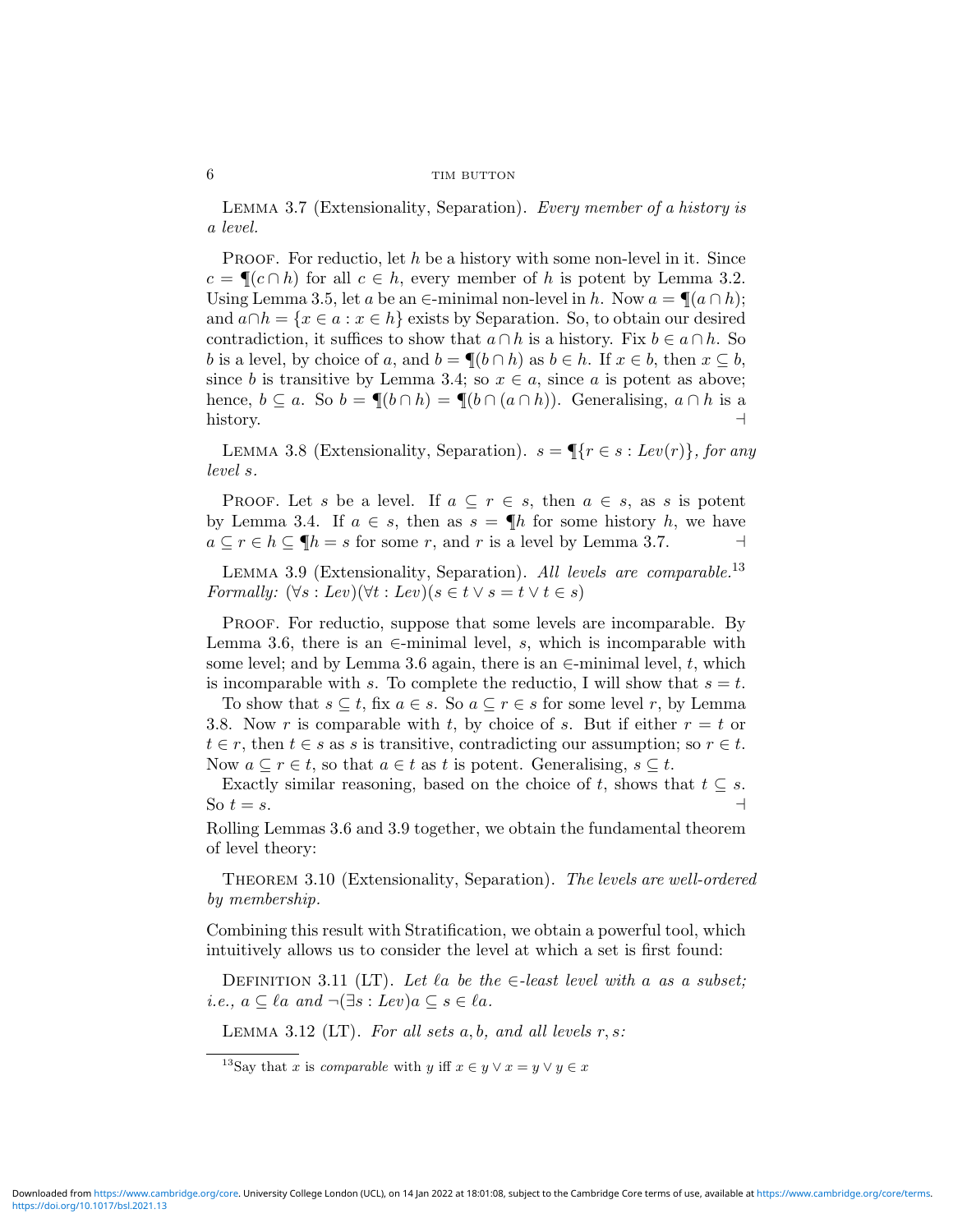(1)  $\ell a$  and  $\P a$  both exist, and  $\P a \subseteq \ell a$  $(2)$   $a \notin \ell a$ (3)  $r \subseteq s$  iff  $s \notin r$  $(4) s = \ell s$ (5) if  $b \subseteq a$ , then  $\ell b \subseteq \ell a$ (6) if  $b \in a$ , then  $\ell b \in \ell a$ (7)  $\ell a = \P\{ \ell x : x \in a \}$ (8) if every member of a is a level, then  $\P_a = \ell a$ 

PROOF.  $(1)$  a exists by Stratification and Theorem 3.10. Now if  $x \subseteq c \in a \subseteq \ell a$ , then  $x \in \ell a$  since  $\ell a$  is potent; so  $\P a \subseteq \ell a$  exists by Separation.

(2) There is no level t with  $a \subseteq t \in \ell a$ , so  $a \notin \ell a$  by Lemma 3.8.

(3) If  $r \subseteq s$  then  $s \notin r$  by the well-ordering of levels. Conversely, if  $s \notin r$ , then either  $r \in s$  or  $r = s$  by comparability; and  $r \subseteq s$  either way, as s is transitive.

(4) By (2),  $s \notin \ell s$ . By (3),  $\ell s \notin s$ . So  $s = \ell s$ , by comparability.

(5) If  $b \subseteq a$  then  $b \subseteq \ell a$ . So  $\ell a \notin \ell b$ , by definition of  $\ell b$ , so  $\ell b \subseteq \ell a$  by (3).

(6) If  $b \in a$  then  $b \in \ell a$ . By (2),  $b \notin \ell b$ ; so  $\ell a \nsubseteq \ell b$ , and hence  $\ell b \in \ell a$ by (3).

(7) Let  $k = \{\ell x : x \in a\}$ . If  $c \in \P k$  then  $c \subseteq \ell x$  for some  $x \in a$ ; now  $\ell x \in \ell a$  by (6), so  $c \in \ell a$ . Conversely, if  $c \in \ell a$  then  $c \subseteq r \in \ell a$  for some level r by Lemma 3.8; since  $a \nsubseteq r$ , by definition of  $\ell a$ , there is some  $x \in a \setminus r$ ; now  $\ell x \notin r$  as r is potent, so that  $r \subseteq \ell x$  by (3) and hence  $c \subseteq \ell x$ ; so  $c \in \P k$ .

(8) In this case,  $a = \{ \ell x : x \in a \}$  by (4), so  $\ell a = \P a$  by (7).

§4. The set-theoretic equivalence of ST and LT. Having explained how to work within LT, I will now make good on my earlier promise, and show that LT and ST make exactly the same claims about sets. More precisely, I will prove the following:

THEOREM 4.1.  $ST \vdash \phi$  iff  $LT \vdash \phi$ , for any LT-sentence  $\phi$ .

To show that ST says no more about sets than LT does, I define a translation, ∗, from ST-formulas into LT-formulas. In effect, ∗ treats stages as levels, ordered by membership. Specifically, its non-trivial actions are as follows:<sup>14</sup>

 $(\mathbf{s} < \mathbf{t})^* := \mathbf{s} \in \mathbf{t}$   $(x \preceq \mathbf{s})^* := x \subseteq \mathbf{s}$   $(\forall \mathbf{s} \phi)^* := (\forall \mathbf{s} : \text{Lev})(\phi^*)$ 

<sup>&</sup>lt;sup>14</sup>So the other clauses are:  $(\neg \phi)^* := \neg \phi^*$ ;  $(\phi \wedge \psi)^* := (\phi^* \wedge \psi^*)$ ;  $(\forall x \phi)^* := \forall x \phi^*$ ;  $(\forall F \phi)^* := \forall F \phi^*$ ; and  $\alpha^* := \alpha$  for all atomic formulas  $\alpha$  which are not of the forms mentioned in the main text.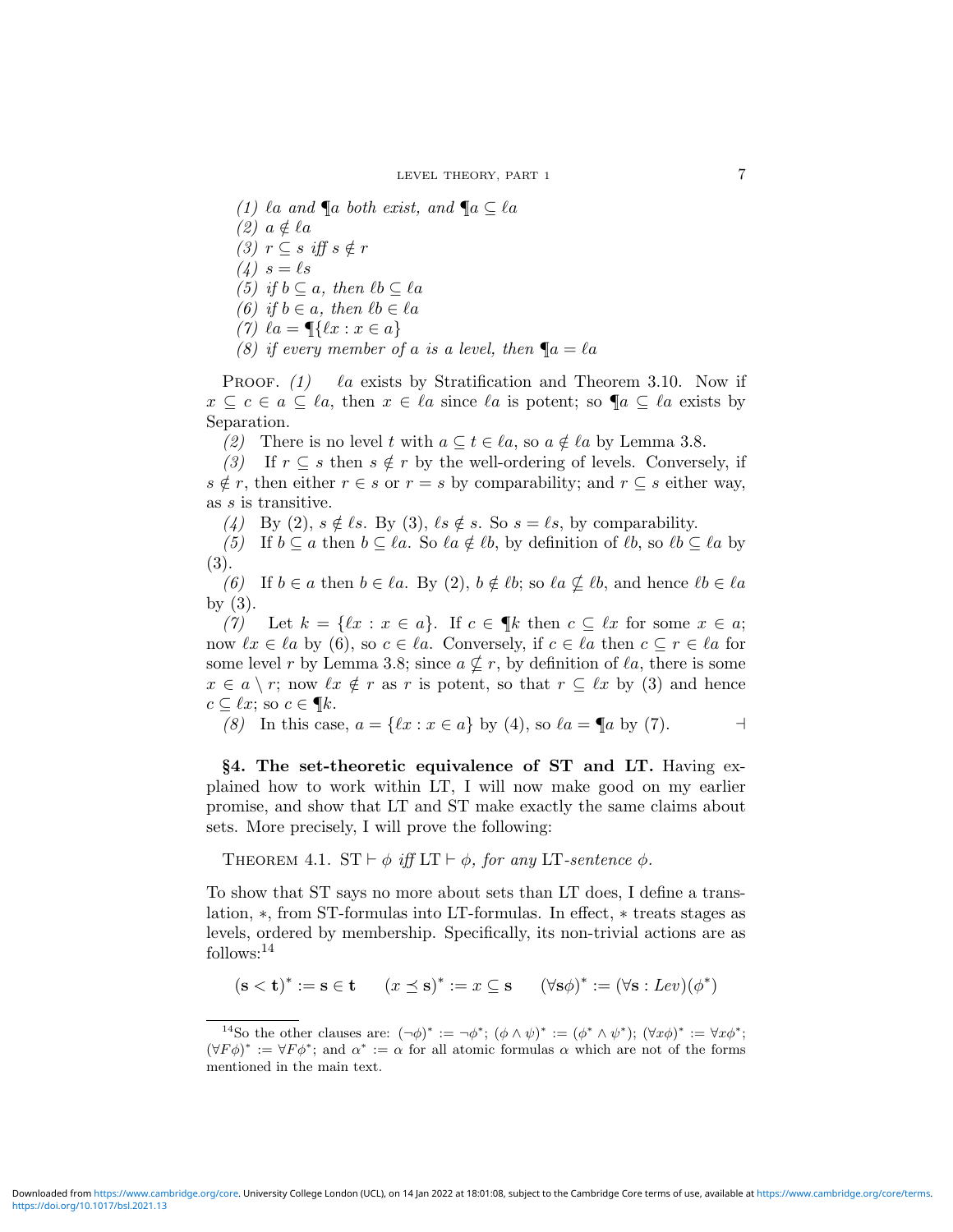After translation, we treat all first-order variables—whether bold or italic as being of the same sort. Fairly trivially, for any LT-sentence  $\phi$ , if  $ST \vdash \phi$ then  $ST^* \vdash \phi$ . The left-to-right half of Theorem 4.1 now follows from this simple observation, together with the fact that  $\ast : ST \longrightarrow LT$  is an interpretation:

LEMMA  $4.2$  (LT). ST<sup>\*</sup> holds.

PROOF. Extensionality<sup>\*</sup> is Extensionality. Staging<sup>\*</sup> is Stratification. Order<sup>∗</sup> holds by Lemma 3.4. Note that Lemma 3.8 allows us to simplify  $(x \prec s)^*$ , i.e.  $(\exists r(x \leq r \leq s))^*$ , to  $(x \in s)$ . Now Priority<sup>\*</sup> holds trivially. And Specification<sup>\*</sup> holds as if  $(\forall x : F)x \in s$ , then  $\{x : F(x)\} \subseteq s$  by Separation.<sup>15</sup>  $\rightarrow$ 

To obtain the right-to-left half of Theorem 4.1, I must first prove some quick results in ST:

Lemma 4.3 (ST). Separation holds.

PROOF. By Staging,  $a \preceq s$  for some s. By Priority,  $(\forall x \in a)x \prec s$ . Now use Specification.

LEMMA 4.4 (ST).  $\forall s \forall a (a \prec s \leftrightarrow (\forall x \in a) x \prec s)$ 

PROOF. Left-to-right is Priority. For right-to-left, suppose  $(\forall x \in a)x \prec$ s; then  $\{x : x \in a\} = a \preceq s$  by Extensionality and Specification. I next introduce slices. These will turn out to be levels, in the sense of Definition 2.2. Here is the definition of a slice, and some elementary results concerning slices:

DEFINITION 4.5. For each s, let  $\check{\mathbf{s}} = \{x : x \prec \mathbf{s}\}\text{, if it exists. Say that }$ a is a slice iff  $a = \check{\mathbf{s}}$  for some s.

LEMMA 4.6 (ST). For any  $s$ :

 $(1)$   $\check{\mathbf{s}}$  exists (2)  $\forall \mathbf{r} \forall a (a \prec \mathbf{r} \leq \mathbf{s} \rightarrow a \prec \mathbf{s})$  $(3) \; \forall a (a \subseteq \check{\mathbf{s}} \leftrightarrow a \preceq \mathbf{s})$  $(4)$   $\check{\mathbf{s}}$  is transitive  $(5) \check{\mathbf{s}} = \P\{\check{\mathbf{r}} : \check{\mathbf{r}} \in \check{\mathbf{s}}\}$ 

PROOF. (1) By Specification and Extensionality.

(2) Let  $a \preceq r \leq s$ . Now  $(\forall x \in a)x \prec r$  by Priority, so  $(\forall x \in a)x \prec s$ by Order, and  $a \preceq s$  by Lemma 4.4.

(3)  $a \subseteq \tilde{s}$  iff  $(\forall x \in a) x \in \tilde{s}$  iff  $(\forall x \in a) x \prec s$  iff  $a \preceq s$  by Lemma 4.4. (4) If  $a \in \mathbf{S}$ , then  $a \preceq \mathbf{r} < \mathbf{s}$  for some r; hence  $a \preceq \mathbf{s}$  and  $a \subseteq \mathbf{S}$  by  $(2)–(3)$ .

<sup>15</sup>Note that the ∗-translation of any ST-Comprehension instance is an LT-Comprehension instance.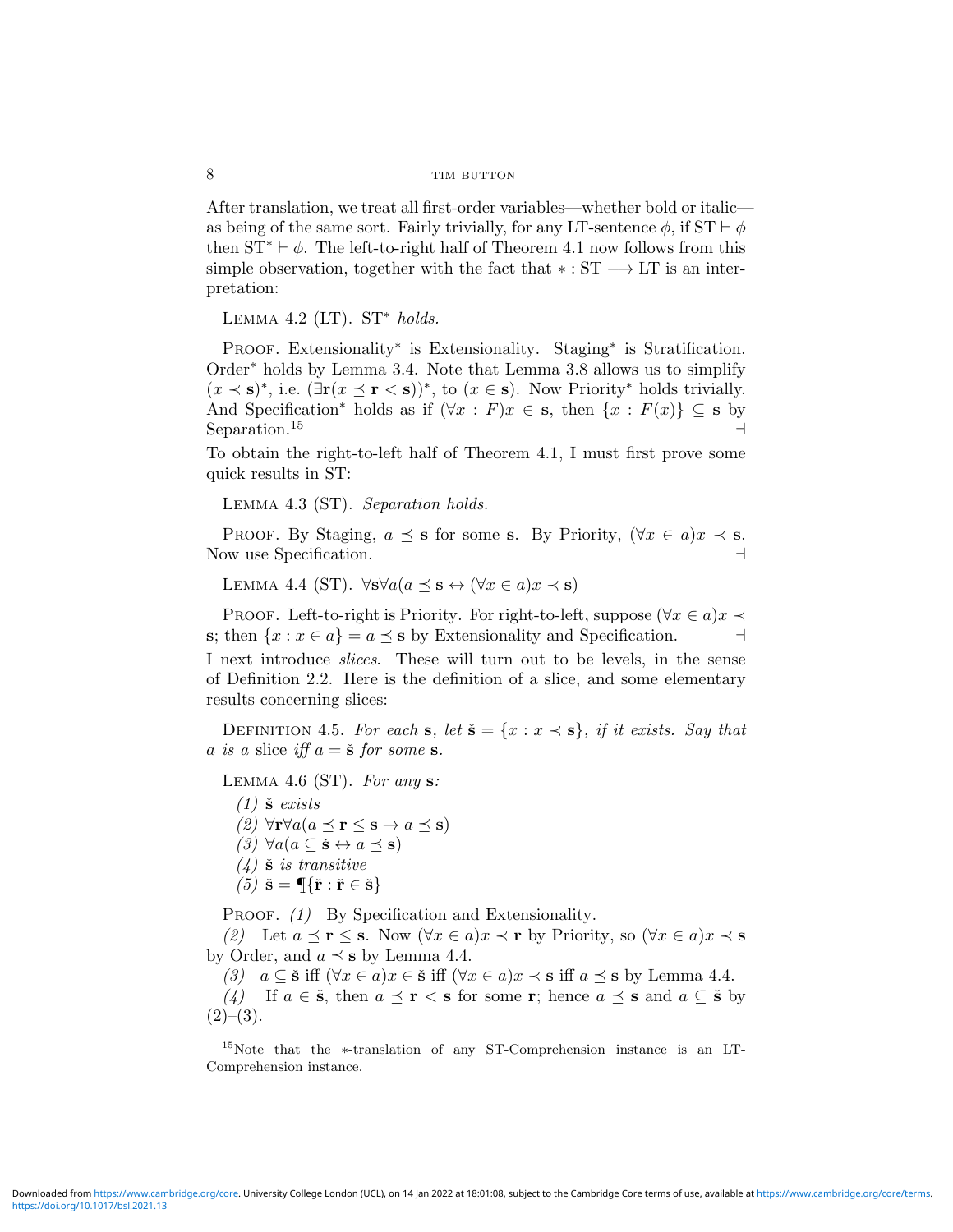(5) If  $a \in \check{\mathbf{s}}$ , then  $a \preceq \mathbf{r} < \mathbf{s}$  for some **r**; hence  $a \subseteq \check{\mathbf{r}} \preceq \mathbf{r} < \mathbf{s}$  by (3), so  $a \subseteq \check{r} \in \check{s}$ . If  $a \subseteq \check{r} \in \check{s}$ , then  $a \subseteq \check{r} \preceq t < s$  for some  $t$ ; now  $a \subseteq \check{r} \subseteq \check{t}$ by (3), so  $a \preceq t$  by (3), i.e.  $a \in \check{\mathbf{s}}$ .

It is now easy to show that  $\in$  well-orders the slices: just transcribe the proofs of Lemmas 3.6 and 3.9 within ST, replacing 'levels' with 'slices', noting that ST proves Separation (see Lemma 4.3), and replacing appeal to Lemmas 3.4 and 3.8 with Lemma 4.6.4–5. We can then go on to prove that the levels are the slices.

LEMMA 4.7 (ST). s is a level iff s is a slice.

PROOF. For induction on slices, suppose:  $(\forall \check{\mathbf{q}} \in \check{\mathbf{s}})(\forall a \subseteq \check{\mathbf{q}})(a \text{ is a slice } \leftrightarrow$ Lev(a)). I will show that  $(\forall a \subseteq \check{\mathbf{s}})(a \text{ is a slice } \leftrightarrow \text{Lev}(a))$ . The result will follow by Staging and Lemma 4.6.3.

First, fix a level  $r \subseteq \check{\mathbf{s}}$ . Let  $h = \{q \in r : \text{Lev}(q)\};$  so  $r = \P h$  by Lemma 3.8. (Note that ST proves all of Lemmas 3.2–3.9, verbatim, since ST proves Separation.) Fix  $a \in r$ ; so  $a \in \check{\mathbf{s}}$ , so  $a \subseteq \check{\mathbf{q}} \in \check{\mathbf{s}}$  for some  $\check{\mathbf{q}}$ by Lemma 4.6.5; hence, by the induction hypothesis,  $a$  is a slice iff  $a$  is a level. So  $h = {\{\mathbf{\check{q}} : \mathbf{\check{q}} \in r\}}$ . Noting that  $h \subseteq \mathbf{\check{s}}$ , let  $\mathbf{\check{t}}$  be the  $\in$ -least slice such that  $h \subseteq \check{\mathbf{t}}$ . Since r is transitive and the slices are well-ordered,  $h = {\{\mathbf{\check{q}} : \mathbf{\check{q}} \in \mathbf{\check{t}}\}$ . So  $r = \P h = \mathbf{\check{t}}$  by Lemma 4.6.5, i.e. r is a slice.

Next, fix  $\check{\mathbf{r}} \subseteq \check{\mathbf{s}}$ . Let  $h = {\check{\mathbf{q}} : \check{\mathbf{q}} \in \check{\mathbf{r}}};$  so  $\check{\mathbf{r}} = \P{h}$  by Lemma 4.6.5; and  $h = \{q \in \check{r} : Lev(q)\}\$ by the induction hypothesis. Fix  $q \in h$ ; since  $\check{r}$  is transitive,  $q \cap h = \{p \in q : Lev(p)\}\$ , so that  $q = \P(q \cap h)$  by Lemma 3.8. So h is a history and  $\check{\mathbf{r}} = \P h$  is a level.

This allows us to prove the last axiom of LT within ST:

Lemma 4.8 (ST). Stratification holds.

PROOF. Fix a; by Staging,  $a \preceq s$  for some s, i.e.  $a \subseteq \check{s}$  by Lemma 4.6.3, and  $\check{\mathbf{s}}$  is a level by Lemma 4.7.

So  $ST \vdash LT$ , completing the proof of Theorem 4.1.

§5. The inevitability of well-ordering. A simple argument now establishes that LT axiomatizes the bare idea of a cumulative hierarchy of sets:

(a) Any cumulative hierarchy of sets satisfies ST (see §1).

(b) LT is set-theoretically equivalent to ST (see Theorem 4.1).

(c) So: any cumulative hierarchy of sets satisfies LT (from (a) and (b)). Otherwise put: LT is true of the Basic Story I told at the start of this paper, and which I repeat here for ease of reference:

The Basic Story. Sets are arranged in stages. Every set is found at some stage. At any stage s: for any sets found before s, we find a set whose members are exactly those sets. We find nothing else at s.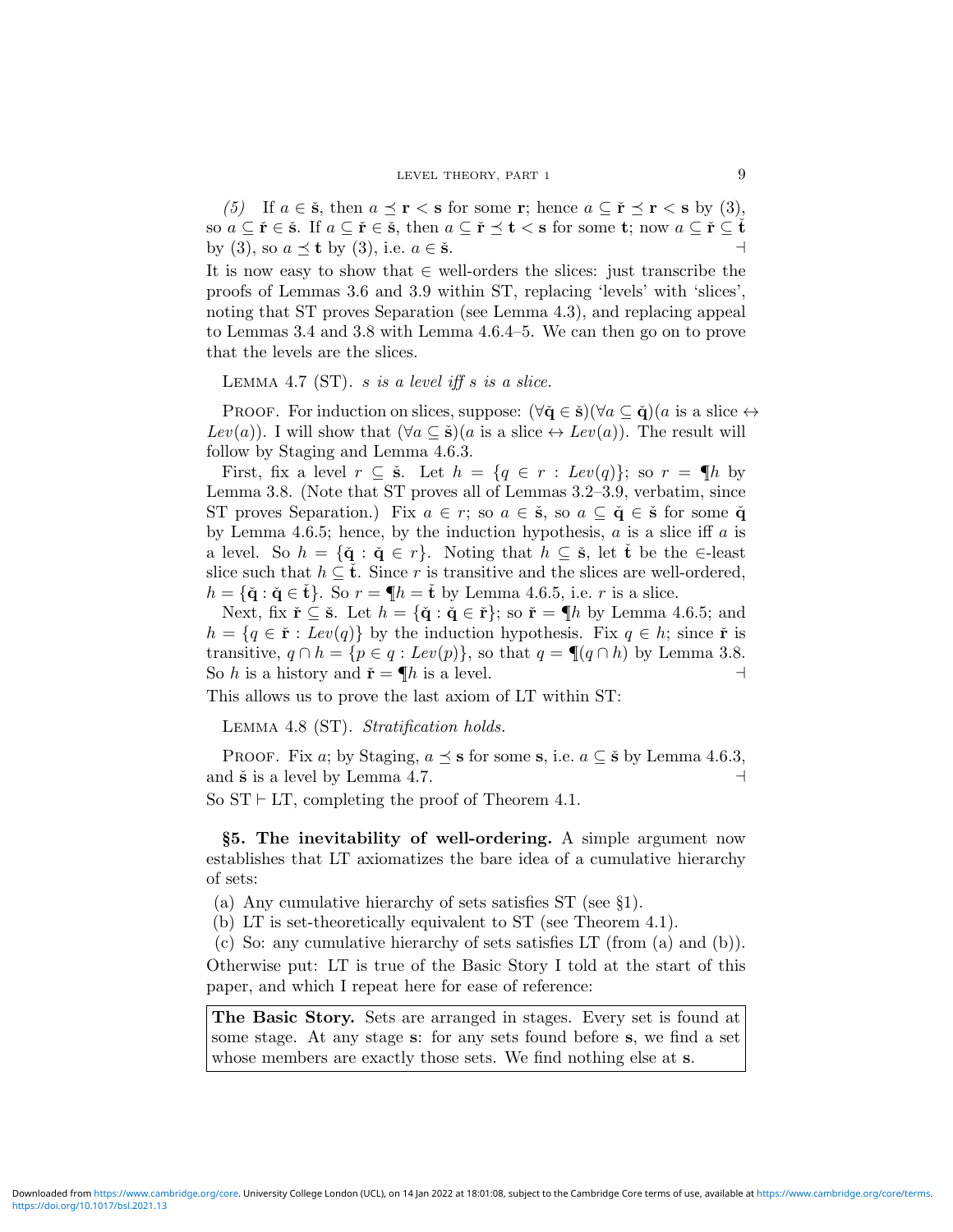In fact, (c) takes on an even deeper significance when we reflect on just how bare-bones this Basic Story is. The Story says that some stages are 'before' others, and we can safely assume that 'before' is a transitive relation on stages (hence  $ST's$  Order axiom).<sup>16</sup> But it is not obvious, for example, that it would be inconsistent to augment the Story by saying for every stage there is an earlier stage, or between any two stages there is another stage. This might prompt us to start entertaining cumulative hierarchies which are ordered like the integers, or the rationals, or more exotically still. A very simple argument, however, puts an abrupt end to such speculation:

- (d) LT proves the well-ordering of the levels (see Theorem 3.10).
- (e) So: any cumulative hierarchy of sets has well-ordered levels (from  $(c)$  and  $(d)$ ).

Scott was the first to prove a well-ordering result from a similarly spartan starting point (see §8.3), and he put the point beautifully: 'This at first surprising result shows how little choice there is in setting up the type hierarchy.<sup>'17</sup> Scott's deep observation deserves to be much more widely known.

The connection between ST and LT also helps to demystify the definition of *level.* Working in ST, suppose that  $h$  is an initial sequence of slices; if  $\check{\mathbf{s}} \in h$ , then  $\check{\mathbf{s}} \cap h$  is the set of all slices less than  $\check{\mathbf{s}}$ , so that  $\check{\mathbf{s}} = \P(\check{\mathbf{s}} \cap h)$  by Lemma 4.6.5. These observations motivate Definition 2.2. We say that h is a history iff  $(\forall x \in h)x = \P(x \cap h)$ , in the hope that, so defined, a history will be an initial sequence of slices; if it is, then the next slice in the sequence is the potentiation of that history, by Lemma 4.6.5; and this is how we define levels.

§6. The quasi-categoricity of LT. We just saw that every cumulative hierarchy of sets has well-ordered levels. In fact, we can push this point further. By design, LT says nothing about the height of any hierarchy. But, as I will show in this section, LT is quasi-categorical. Informally, we can spell out LT's quasi-categoricity as follows:

(f) Any two hierarchies satisfying LT are structurally identical for so far as they both run, but one may be taller than the other.

Since every cumulative hierarchy satisfies LT, we obtain:

<sup>&</sup>lt;sup>16</sup>In similar spirit, Shoenfield [1977: 323] says: 'We should certainly expect *before* to be a partial ordering of the stages; and this is the only fact about this relation which we need for our axioms.' But Shoenfield obtains well-ordering by arguing for Foundation using a proof due to Scott (see §8.1) and then using Replacement to define the  $V_{\alpha}$ s; LT, of course, does not include Replacement (see §7).

<sup>&</sup>lt;sup>17</sup> Scott [1974: 210].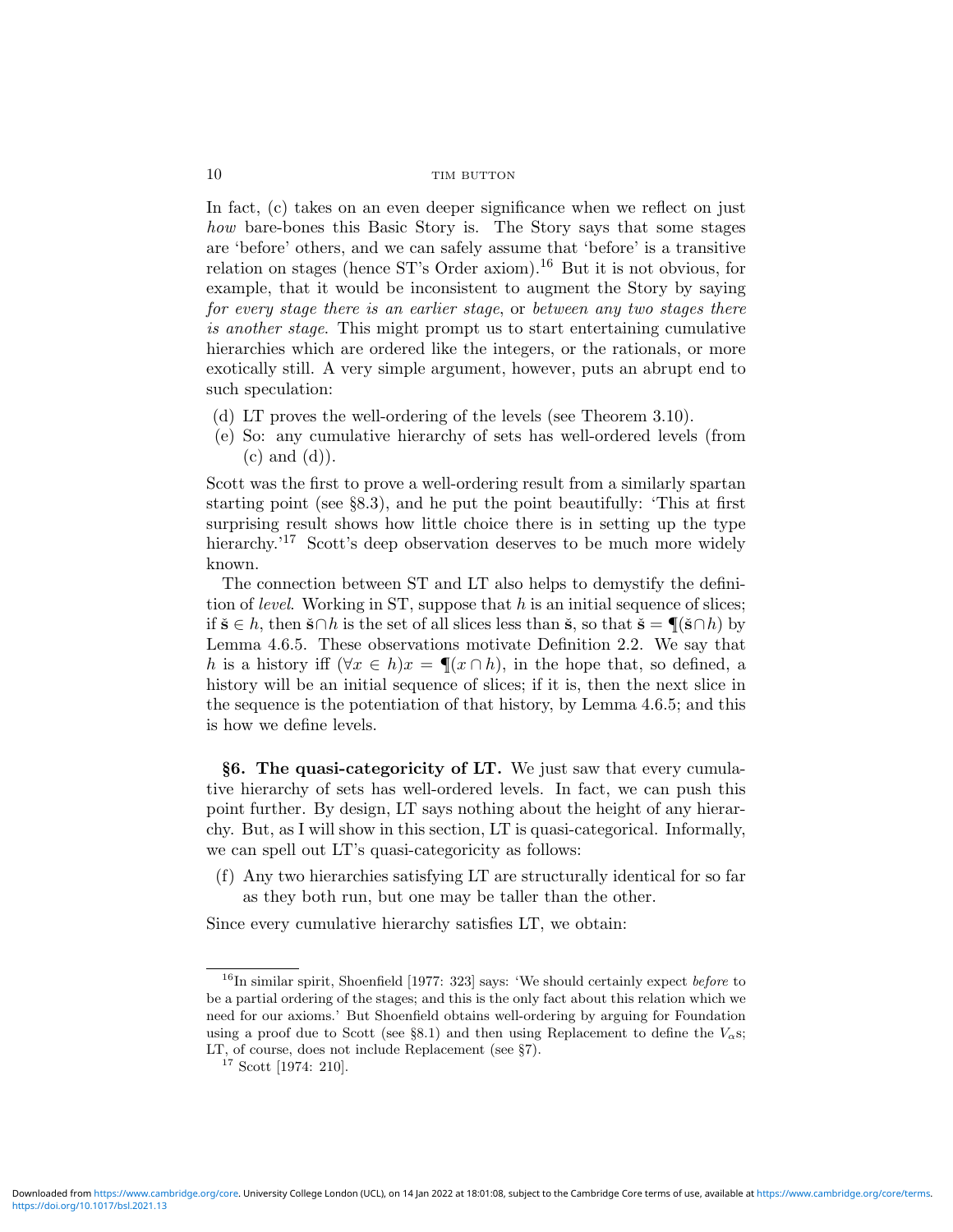#### LEVEL THEORY, PART 1 11

(g) Any two cumulative hierarchies are structurally identical for so far as they both run, but one may be taller than the other (from (c) and  $(f)).$ 

So, echoing Scott: when we set up a cumulative hierarchy, our only choice is how tall to make it.

It just remains to establish (f), i.e. to show that LT is quasi-categorical. In fact, there are at least two ways to explicate the informal idea of quasi-categoricity, and LT is quasi-categorical on both explications. (Note that both ways make essential use of second-order logic; this is the only section of the paper where my use of second-order logic is not merely for convenience.)

The first notion of quasi-categoricity is familiar from Zermelo. Working in some (set-theoretic) model theory, we define the  $V_{\alpha}$ s as usual:

$$
V_0 = \emptyset; \qquad V_{\alpha+1} = \wp V_{\alpha}; \qquad V_{\alpha} = \bigcup_{\beta \in \alpha} V_{\beta} \text{ when } \alpha \text{ is a limit}
$$

Each  $V_{\alpha}$  then naturally yields a set-theoretic structure,  $V_{\alpha}$ , whose domain is  $V_{\alpha}$ , and which interprets '∈' as membership-restricted-to- $V_{\alpha}$ , i.e.  $\{\langle x, y\rangle \in V_\alpha \times V_\alpha : x \in y\}.$  We then have the following result, using full second-order logic:  $\mathcal{M} \models \text{ZF}$  iff  $\mathcal{M} \cong \mathcal{V}_{\alpha}$  for some strongly inaccessible  $\alpha$ <sup>18</sup> There is an analogous quasi-categoricity result for LT:<sup>19</sup>

THEOREM 6.1 (in full second-order logic).  $\mathcal{M} \models \text{LT}$  iff  $\mathcal{M} \cong \mathcal{V}_{\alpha}$  for some  $\alpha > 0$ .

This shows that any two hierarchies satisfying LT (read that phrase as 'any models of LT') are structurally identical (read that phrase as 'are isomorphic') for so far as they both run (read that phrase in the light of the well-ordering of the  $V_{\alpha}$ s, established in the model theory). In short, LT is quasi-categorical, on a model-theoretic ('external') way of understanding quasi-categoricity.

There is also, though, an object-language ('internal') way to understand quasi-categoricity.<sup>20</sup> Since this idea is less familiar, I will spend some time unpacking it.

In embracing Extensionality, LT assumes that everything is a pure set. There is a quick-and-dirty way to avoid this assumption. First, introduce

 $^{18}$  Zermelo [1930]. For an accessible proof, see Button and Walsh [2018: §8.A].

<sup>19</sup> Button and Walsh [2018: §8.C] prove this for Potter's theory (see §8.4); the same proof works for LT. The same remark applies to the other results mentioned in this section. We could obtain external categoricity using only first-order logic, if we augmented LT with some axiom of the form 'there are exactly  $n$  levels'.

<sup>&</sup>lt;sup>20</sup>This has been brought out by: Parsons [1990], [2008]; McGee [1997]; Väänänen and Wang [2015]. The remainder of this section presents specific elements of Button and Walsh [2018: ch.11].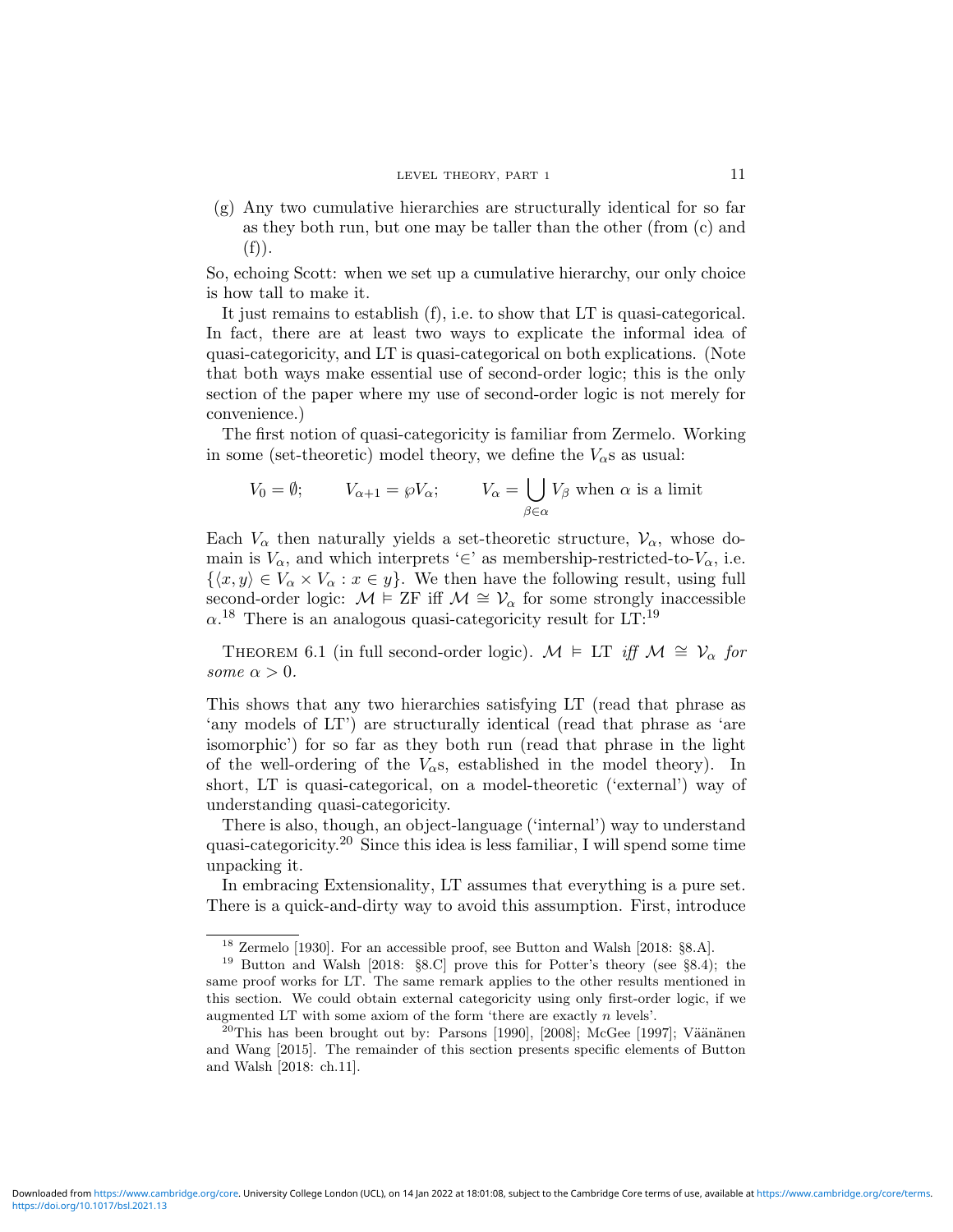a new predicate, Pure; intuitively, this should apply to the pure sets. Next, relativise LT to *Pure*, via the following formula:<sup>21</sup>

LT(*Pure*, 
$$
\varepsilon
$$
) := ( $\forall a : Pure$ )( $\forall b : Pure$ )( $\forall x (x \varepsilon a \leftrightarrow x \varepsilon b) \rightarrow a = b$ )  $\land$   
\n $\forall F (\forall a : Pure)$ ( $\exists b : Pure$ ) $\forall x (x \varepsilon b \leftrightarrow (F(x) \land x \varepsilon a)) \land$   
\n( $\forall a : Pure$ )( $\exists s : Lev$ ) $a \subseteq s \land$   
\n $\forall x \forall y (x \varepsilon y \rightarrow (Pure(x) \land Pure(y)))$ 

The first three conjuncts tell us that the pure sets satisfy  $LT$ ;<sup>22</sup> the last says that, when we use ' $\varepsilon$ ', we restrict our attention to membership facts between pure sets. Using this formula, I can now state the internal quasicategoricity result (I have labelled the lines to facilitate its explanation):

THEOREM 6.2. This is a deductive theorem of impredicative secondorder logic:

$$
(LT(Pure_1, \varepsilon_1) \land LT(Pure_2, \varepsilon_2)) \rightarrow \exists R(\forall v \forall y (R(v, y) \rightarrow (Pure_1(v) \land Pure_2(y))) \land
$$
\n(1)

$$
((\forall v : Pure_1) \exists y R(v, y) \lor (\forall y : Pure_2) \exists v R(v, y)) \land (2)
$$

$$
\forall v \forall y \forall x \forall z ((R(v, y) \land R(x, z)) \rightarrow (v \varepsilon_1 x \leftrightarrow y \varepsilon_2 z)) \land (3)
$$

$$
\forall v \forall y \forall z ((R(v, y) \land R(v, z)) \to y = z) \land \tag{4}
$$

$$
\forall y \forall v \forall x ((R(v, y) \land R(x, y)) \to v = x) \land \tag{5}
$$

$$
\forall v (\exists y R(v, y) \to (\forall x \subseteq_1 \ell_1 v) \exists z R(x, z)) \land \tag{6}
$$

$$
\forall y (\exists v R(v, y) \to (\forall z \subseteq_2 \ell_2 y) \exists x R(x, z))) \tag{7}
$$

Intuitively, the point is this. Suppose two people are using their versions of LT, subscripted with '1' and '2' respectively. Then there is some second-order entity, a relation  $R$ , which takes us between their sets  $(1)$ , exhausting the sets of one or the other person (2); which preserves membership  $(3)$ ; which is functional  $(4)$  and injective  $(5)$ ; and whose domain is an initial segment of one (6) or the other's (7) hierarchy. Otherwise put: LT is (internally) quasi-categorical.

As a bonus, this internal *quasi*-categoricity result can be lifted into an internal total-categoricity result. To explain how, consider this abbreviation (where  $P'$  is a second-order function-variable):

$$
\exists x \Phi(x) := \exists P (\forall x \Phi(P(x)) \land (\forall y : \Phi) \exists! x \ P(x) = y)
$$

<sup>&</sup>lt;sup>21</sup>Here, '⊂' and 'Lev' should be defined in terms of ' $\varepsilon$ ' rather than '∈'; similarly for ' $\ell$ ' in Theorem 6.2. For now, we can treat '*Pure*' as a primitive; but see Definition B.1.

 $^{22}$ With one insignificant caveat (see footnotes 2 and 4): whereas classical logic guarantees that any model of LT contains an empty set,  $LT(Pure, \varepsilon)$  allows that there may be no pure sets.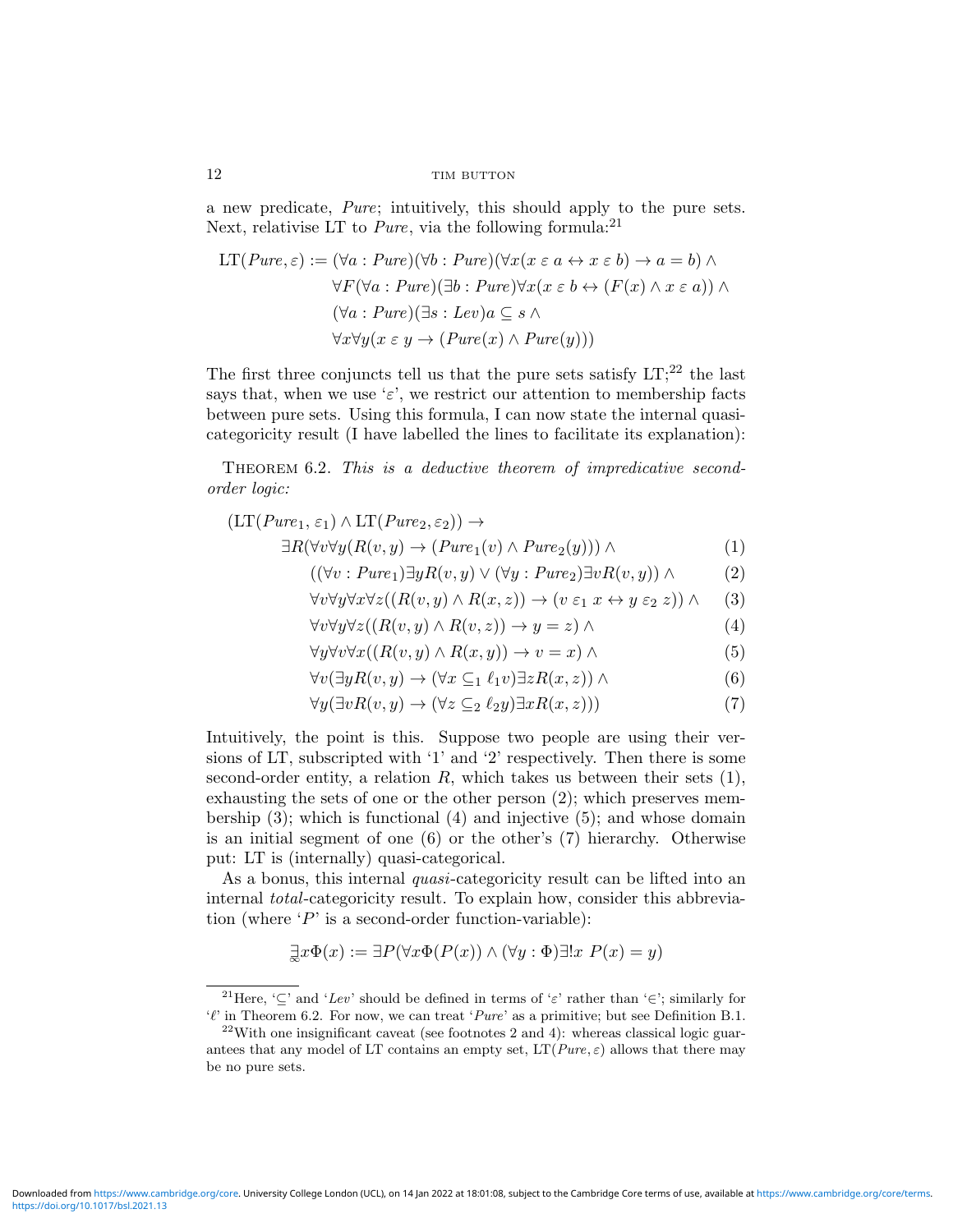This formalizes the idea that there are as many Φs as there are objects simpliciter, i.e., that there is a bijection between the Φs and the universe. We can use this notation to state our internal total-categoricity result:

THEOREM 6.3. This is a deductive theorem of impredicative secondorder logic:

$$
(LT(Pure_1, \varepsilon_1) \land \exists x \, Pure_1(x) \land LT(Pure_2, \varepsilon_2) \land \exists x \, Pure_2(x)) \rightarrow
$$
  
\n
$$
\exists R(\forall v \forall y (R(v, y) \rightarrow (Pure_1(v) \land Pure_2(y))) \land
$$
  
\n
$$
(\forall v : Pure_1) \exists! y R(v, y) \land (\forall y : Pure_2) \exists! v R(v, y) \land
$$
  
\n
$$
\forall v \forall y \forall x \forall z ((R(v, y) \land R(x, z)) \rightarrow (v \varepsilon_1 x \leftrightarrow y \varepsilon_2 z)))
$$

Intuitively, if both LT-like hierarchies are as large as the universe, then there is a structure-preserving bijection between them. To see the significance of this result, note that it is common to claim that there are absolutely infinitely many pure sets. Whatever exactly this is meant to mean, it must surely entail that  $\exists x\, Pure(x)$ . So Theorem 6.3 tells us that absolutely infinite LT-like hierarchies are (internally) isomorphic.

§7. LT as a subtheory of ZF. I have shown that any cumulative hierarchy satisfies LT, so that, in setting up a cumulative hierarchy, our only freedom of choice concerns its height. To make all of this more familiar, though, it is worth commenting on LT's relationship to ZF, the 'industry standard' set theory.

Unsurprisingly, ZF proves LT. In more detail: working in ZF, define the  $V_{\alpha}$ s as usual; we can then show that the  $V_{\alpha}$ s are the levels;<sup>23</sup> so Stratification holds as every set is a subset of some  $V_{\alpha}$ .

Of course, ZF is much stronger than LT, since LT deliberately says nothing about the height of the cumulative hierarchy. If we want to set up a tall hierarchy, then three axioms naturally suggest themselves (where  $'P'$  is a second-order function-variable in the statement of Unbounded):<sup>24</sup>

Endless  $(\forall s : Lev)(\exists t : Lev)s \in t$ Infinity  $(\exists s : \text{Lev})((\exists q : \text{Lev})q \in s \land (\forall q : \text{Lev})(q \in s \rightarrow (\exists r :$  $Lev)q \in r \in s$ )

Unbounded  $\forall P \forall a (\exists s : Lev)(\forall x \in a) P(x) \in s$ 

Endless says there is no last level. Infinity says that there is an infinite level, i.e. a level with no immediate predecessor. Unbounded states that

<sup>&</sup>lt;sup>23</sup>Proof sketch. Working in ZF, fix  $\alpha$ , and suppose for induction that ( $\forall \beta$  <  $\alpha$ )( $\forall x \subseteq V_{\beta}$ )( $Lev(x) \leftrightarrow \exists \delta \ x = V_{\delta}$ ). Fix  $V_{\gamma} \subseteq V_{\alpha}$ ; then  $V_{\gamma} = \P{V_{\delta} : V_{\delta} \in V_{\gamma}}$  $\P{s \in V_\gamma : Lev(s)}$  by the induction hypothesis, which is a level by Lemma 3.8. Similarly, if  $s \subseteq V_\alpha$  is a level, then  $\exists \delta \ s = V_\delta$ .

<sup>&</sup>lt;sup>24</sup>For Endless, cf. Montague [1965: 142], Scott [1974: 212] and Potter [1990: 20–1], [2004: 61–2]. For Infinity, see Potter [2004: 68–70] and Boolos's [1989: 8] axiom Inf, which I discuss in §8.2.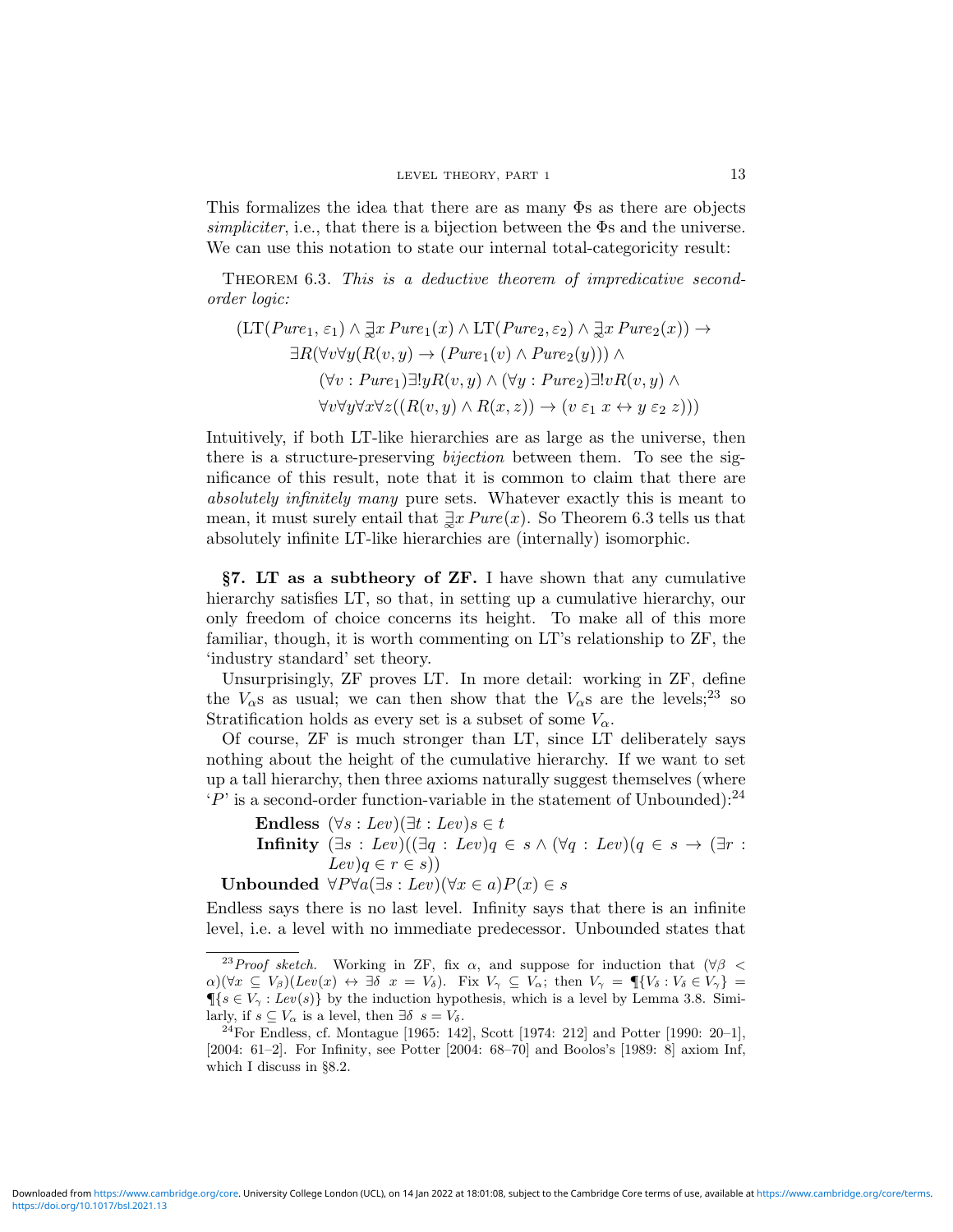the hierarchy of levels is so tall that no set can be mapped unboundedly into it. We now have some nice facts, whose proofs I leave to the reader:  $25$ 

PROPOSITION 7.1.

- (1) LT proves Separation, Union, and Foundation.
- (2)  $LT + Endless$  proves Pairing and Powersets.
- (3) LT + Endless + Infinity proves Zermelo's axiom of infinity.<sup>26</sup>
- (4) LT + Endless +  $\neg Infinity$  is equivalent to  $ZF_{fin}$ .<sup>27</sup>
- (5)  $LT + Infinity + Unbounded proves Endless.$
- (6)  $LT + Infinity + Unbounded$  is equivalent to  $ZF$ .

Facts  $(1)-(3)$  show that  $LT +$ Endless + Infinity extends Zermelo's Z. This extension is strict, since Stratification is independent from  $Z^{28}$  Fact  $(6)$ then offers a neat way to conceive of ZF, as extending the theory which holds of any cumulative hierarchy, i.e. LT, with specific claims about the hierarchy's height.

§8. Conclusion, and LT's predecessors. The theory LT holds of every cumulative hierarchy. Since LT is also quasi-categorical, the only choice we have, in setting up a cumulative hierarchy, is over the hierarchy's height.

I will close this paper by discussing LT's predecessors, in roughly chronological order.

8.1. Scott. At a talk in 1957, Scott presented what seems to have been the first theory of stages. This was an axiomatic theory of ranks, in the sense of the  $V_{\alpha}$ s. Writing 'a < b' for 'a has lesser rank than b', Scott's suggested axioms were Extensionality and:<sup>29</sup>

$$
\forall a \forall b (a < b \leftrightarrow (\exists x < b) x \nless a)
$$
  
\n
$$
\forall F (\forall a ((\forall x < a) F(x) \rightarrow F(a)) \rightarrow \forall a F(a))
$$
  
\n
$$
\forall F \forall a \exists b \forall x (x \in b \leftrightarrow (F(x) \land x < a))
$$

<sup>&</sup>lt;sup>25</sup>Cf. Scott [1974: 212] and Potter [1990: 20–4], [2004: 47–9, 61–2].

<sup>&</sup>lt;sup>26</sup>i.e.  $(\exists w \ni \emptyset)(\forall x \in w)x \cup \{x\} \in w$ .

 $27$ The latter is the theory with all of ZF's axioms except that: (i) Zermelo's axiom of infinity is replaced with its negation; and (ii) it has a new axiom,  $\forall a(\exists t \supseteq$  $a)(t$  is transitive).

 $^{28}$  Potter [2004: 293ff] makes a similar point. The independence is immediate from the fact that there are models of (even second-order) Z which fail to satisfy  $\forall a(\exists c \supset$ a)(c is transitive); see Drake [1974: 111]. For detailed discussions of Z's weaknesses, as either a first- or second-order theory, see Mathias [2001] and Uzquiano [1999]. (As mentioned in the introduction, although I have formulated LT as a second-order theory, it has a natural first-orderization. Read uniformly as either first-order or second-order theories, and closing under provability, the point is:  $Z \subsetneq LT + Endless + Infinity \subsetneq ZF$ .)

 $29$  Scott [1960]; I have tweaked the presentation slightly.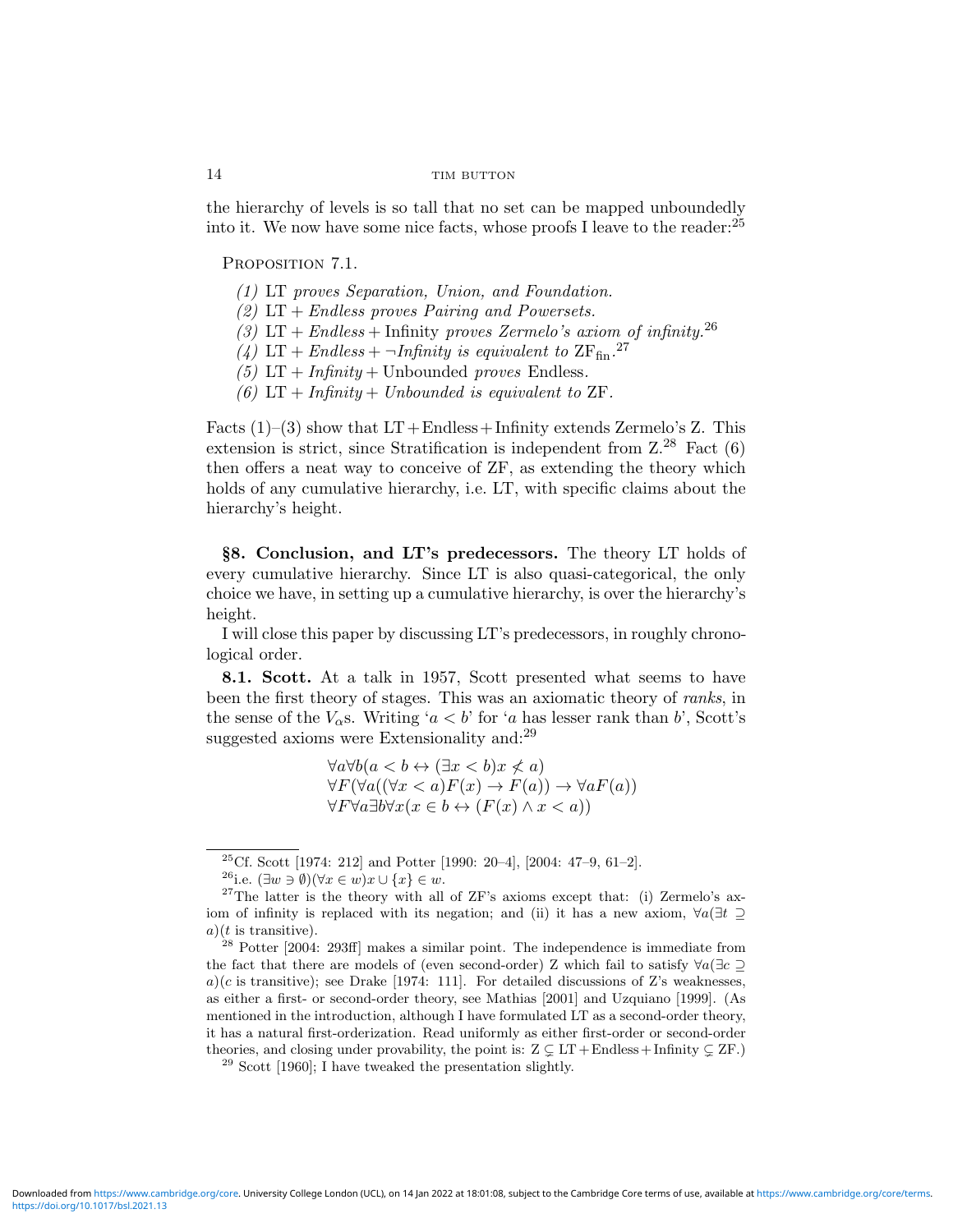This 1957 theory is clearly satisfied in any  $\mathcal{V}_{\alpha}$  with  $\alpha > 0$ , when  $\in$  and  $\lt$ are given the obvious interpretations. However, it has some unintended models.

EXAMPLE 8.1. Let the domain have two sets:  $\emptyset$  and a Quine atom  $a =$  ${a}.$  Let  $a < \emptyset$ . This is a model of the 1957 theory, since  $\langle$  is trivially a well-order, and since the only sets given by the third axiom are  $\emptyset$  and  ${a} = a.$ 

EXAMPLE 8.2. Let the domain have four sets:  $\emptyset$ ,  $\{\emptyset\}$ ,  $\{\{\emptyset\}\}\$  and  $\{\emptyset, \{\emptyset\}\}\$ . Permute the usual rank relation, so that  $\{\emptyset\} < \emptyset < \{\{\emptyset\}\}\$ ,  $\{\emptyset, \{\emptyset\}\}\$ , with  $\{\{\emptyset\}\}\$ and  $\{\emptyset,\{\emptyset\}\}\$ incomparable.

At a talk in 1967, Scott provided a vastly improved theory of stages. I will present the 1967 theory in a slightly simplified form, starting with a definition given later by Potter (see §8.4):

DEFINITION 8.3. For each set a, let  $Acca = \{x : (\exists c \in a)(x \in c \lor x \subseteq c\})$ c), if it exists.

Scott's 1967 theory treats the notion of *level* as a primitive, which applies to certain sets. Temporarily using bold-face letters to range over these levels, the 1967 theory comprises just Extensionality, Separation, and two further axioms:<sup>30</sup>

Accumulation  $\forall s \ s = Acc{r : r \in s}$ Restriction  $\forall a \exists s \ a \subseteq s$ 

Scott's 1967 theory (unlike his 1957 theory) does not explicitly state that the levels are well-ordered; instead, the 1967 theory *proves* the wellordering of the levels (cf.  $\S5$ ).<sup>31</sup> We have Scott to thank for a truly remarkable bit of mathematics-cum-conceptual-analysis.

Scott's 1967 theory obviously inspires ST: compare his Restriction axiom with my Staging (and Stratification), and his Accumulation axiom with my Lemma 4.6.5 (and Lemma 3.8). Moreover, Scott's 1967 theory and ST make exactly the same claims about sets (cf. Theorem 4.1). But I used ST in §1, rather than Scott's 1967 theory, since ST is easier to motivate. In particular, Scott simply instructs us to write 's  $\in \mathbf{t}'$  for 's is before t', and his justification of Accumulation amounts to stipulating that 'a given level is nothing more than the accumulation of all the members and subsets of all the earlier levels'.<sup>32</sup> Both claims are very natural, and they are true in LT; but it is not immediately obvious that they are

<sup>30</sup> Scott [1974: 208–9]. Scott allowed urelements, which I am ignoring for ease of presentation (though see §A).

 $31$  Scott's [1974: 211–2] proof uses the idea of a *grounded* set, introduced by Montague [1955].

 $32$ Both quotes from Scott [1974: 209]; his emphasis; variables adjusted to match surrounding text.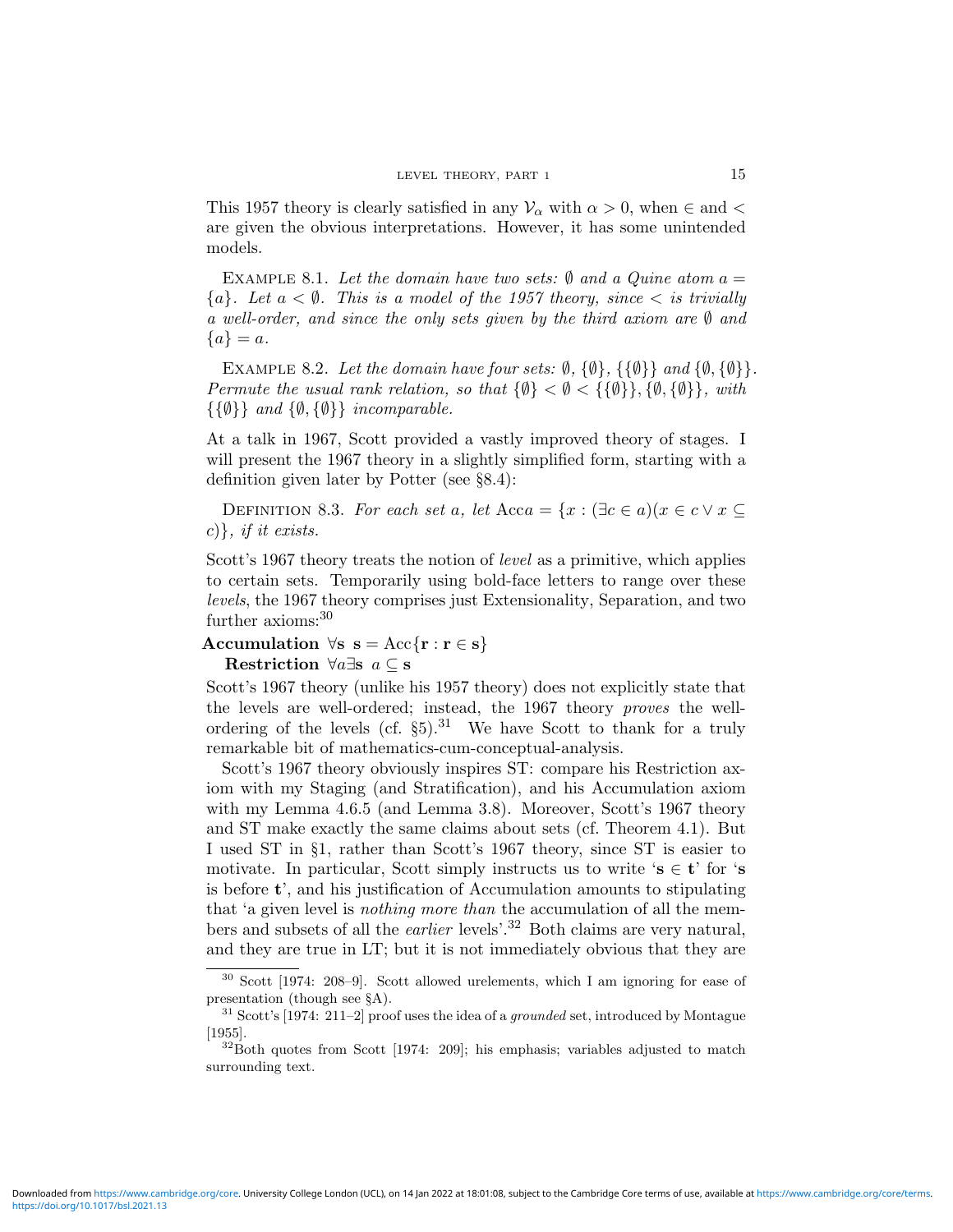true of the Basic Story I told in the introduction. (In fairness to Scott, he does not start with that story, but with a related justificatory tale.)

8.2. Boolos and Shoenfield. The second source of inspiration for ST is Boolos. He first presented a theory of stages in 1971, which included explicit axioms stating that the stages are well-ordered;<sup>33</sup> this theory has several similarities with Shoenfield's 1967 theory.<sup>34</sup> Boolos then presented a better theory of stages in 1989, explicitly drawing from Scott's 1967 theory to prove (rather than assume) a principle of induction for stages.  $35$ My theory ST tweaks Boolos's 1989 theory in three ways.

*First.* Boolos has qualms about how to justify Extensionality;<sup>36</sup> I have no such qualms.

Second. Boolos aims to vindicate the traditional Zermelian axioms of Foundation, Union, Pairing, Separation, Powersets, and Infinity. To secure these last two axioms, his 1989 theory contains:

$$
\begin{array}{l} \textbf{Inf } \exists t (\exists r\; r < t \wedge (\forall r < t) \exists s (r < s < t)) \\ \textbf{Net } \forall r \forall s \exists t (r < t \wedge s < t) \end{array}
$$

Boolos's Inf guarantees there is a stage with infinitely many predecessors, and his Net guarantees that there is no last stage. Since ST is deliberately silent on the height of any cumulative hierarchy, it has no similar axioms. However, if I had wanted to augment ST with the claim that there is no last stage, I would have offered  $\forall s \exists t \ s < t \ (cf. \ Endless, \ from \ § 7)$ . Boolos's Net says more than this; it guarantees that stages are directed. Boolos's proof of Pairing relies upon this directedness,  $37$  but I cannot see why Boolos felt independently entitled to adopt Net rather than the weaker principle.

Third. The remainder of Boolos's 1989 theory comprises Order, Staging, and these two axioms:<sup>38</sup>

> When  $\forall$ s $\forall a (a \preceq s \leftrightarrow (\forall x \in a) x \prec s)$ Spec  $\forall F \forall s ((\forall x : F) x \prec s \rightarrow \exists a \forall x (F(x) \leftrightarrow x \in a))$

In the presence of Extensionality, the axioms When+Spec are equivalent to ST's Priority+Specification; but we need Extensionality to prove the right-to-left direction of When from Priority+Specification (see Lemma 4.4). Moreover, given Boolos's qualms about Extensionality, he cannot

<sup>33</sup>See Boolos's [1971: 223–4] I–IV and Induction Axioms.

<sup>34</sup> Shoenfield [1967: 238–40].

 $35$  Scott [1974: 211–2] and Boolos [1989: 11–12]; Boolos cites Shoenfield's [1977: 327] presentation of Scott.

<sup>36</sup> Boolos [1989: 10–11].

 $37$  Boolos's [1989: 19] proof is as follows. Fix a and b; by Staging, there are r and s with  $a \preceq r$  and  $b \preceq s$ . By Net, there is some **t** after both **r** and **s**. So by Spec there is a set whose members are exactly a and b.

<sup>38</sup> Boolos [1989: 8] formulates Spec as a first-order scheme, but considers the secondorder axiom on the next page.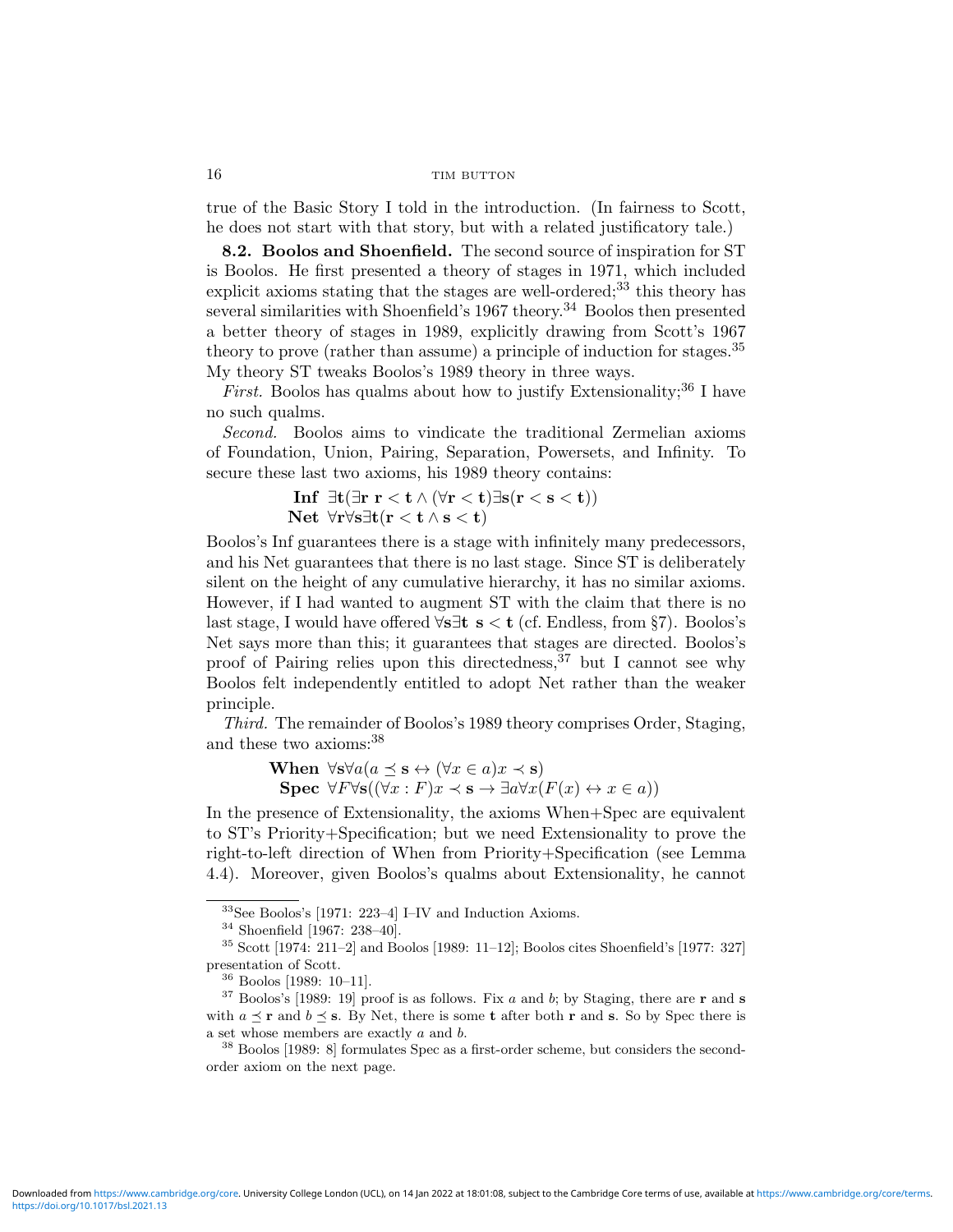provide an intuitive justification for the right-to-left direction of When. If  $(\forall x \in a) x \prec s$ , then there should certainly be some  $b \preceq s$  such that  $\forall x(x \in b \leftrightarrow x \in a)$ ; but only Extensionality can justify the assertion that  $b = a$ . Crucially for Boolos's aims, though, Powersets can fail if we replace When+Spec with Priority+Specification in Boolos's theory: without Extensionality or the right-to-left direction of When, we might keep finding new empty sets at every stage in the hierarchy; there will then be no stage by which every subset of a set has been found, and hence no stage at which any powerset can be found.

8.3. Scott and Montague. I now want to return to Scott's 1967 theory. As mentioned in §8.1, this theory initially takes the notion of level as primitive. However, Scott notes that the primitive can be eliminated, by proving within the 1967 theory that s is a level iff  $\P_s \subseteq s \wedge (\forall a \in \mathbb{R})$ s)( $\exists h \in s$ )( $\forall k \subseteq h$ )( $\P k \in s \land (\P k \in h \lor a \subseteq \P k)$ ). Scott developed this ideologically-spartan theory in joint work with Montague; they described their theory as 'rank free', so I will call it  $RF.^{39}$  It has just three axioms: Extensionality, Separation, and

Hierarchy  $\forall a \exists h (\forall k \subseteq h)(\exists s = \P k)(s \in h \lor a \subseteq s)$ 

The point of calling it 'rank free' was to highlight that RF takes no stance on the number of ranks in the hierarchy. More precisely, we have the external quasi-categoricity result that  $\mathcal{M} \models RF$  iff  $\mathcal{M} \cong \mathcal{V}_{\alpha}$  for some  $\alpha > 0$  (assuming full second-order logic; cf. Theorem 6.1). To establish this, Montague and Scott first say that h is a hierarchy iff  $(\forall k \subseteq h)(h \subseteq$  $\P k \vee \P k = \bigcap (h \setminus \P k)$ . They then let  $Ra := \bigcap \{\P h : h \text{ is a hierarchy } \wedge a \subseteq$  $\{\!\!\{\!\!\{ h\}\!\!\}$  for each a, and show that Ra serves the role of a's 'rank' (cf. LT's notion of  $\ell a$ , as laid down in Definition 3.11).

Unfortunately, as Scott himself put it, the deductions from these axioms and definitions 'are quite lengthy'.<sup>40</sup> This led Scott to dismiss the significance of RF, writing: 'there seems to be no technical or conceptual advantage in reducing the number of primitive notions to the minimum.<sup>'41</sup>

Still, these lengthy deductions were intended to form a section of a monograph on axiomatic set theory. A complete manuscript of this monograph exists, containing very minor markups, handwritten notes to the printers, and an accompanying list of 'Things to be Done' which amounts to nothing more than writing an Introduction and dealing with the mundane logistics of publication. Everything, in short, was almost ready to print.

<sup>39</sup> Montague [1965: 139], Montague, Scott, and Tarski [unpublished: 161–2] and Scott [1974: 214].

 $40$  Scott [1974: 214]. Indeed, it occupies 13 dense sides of Montague, Scott, and Tarski [unpublished: 161–74].

<sup>41</sup> Scott [1974: 214].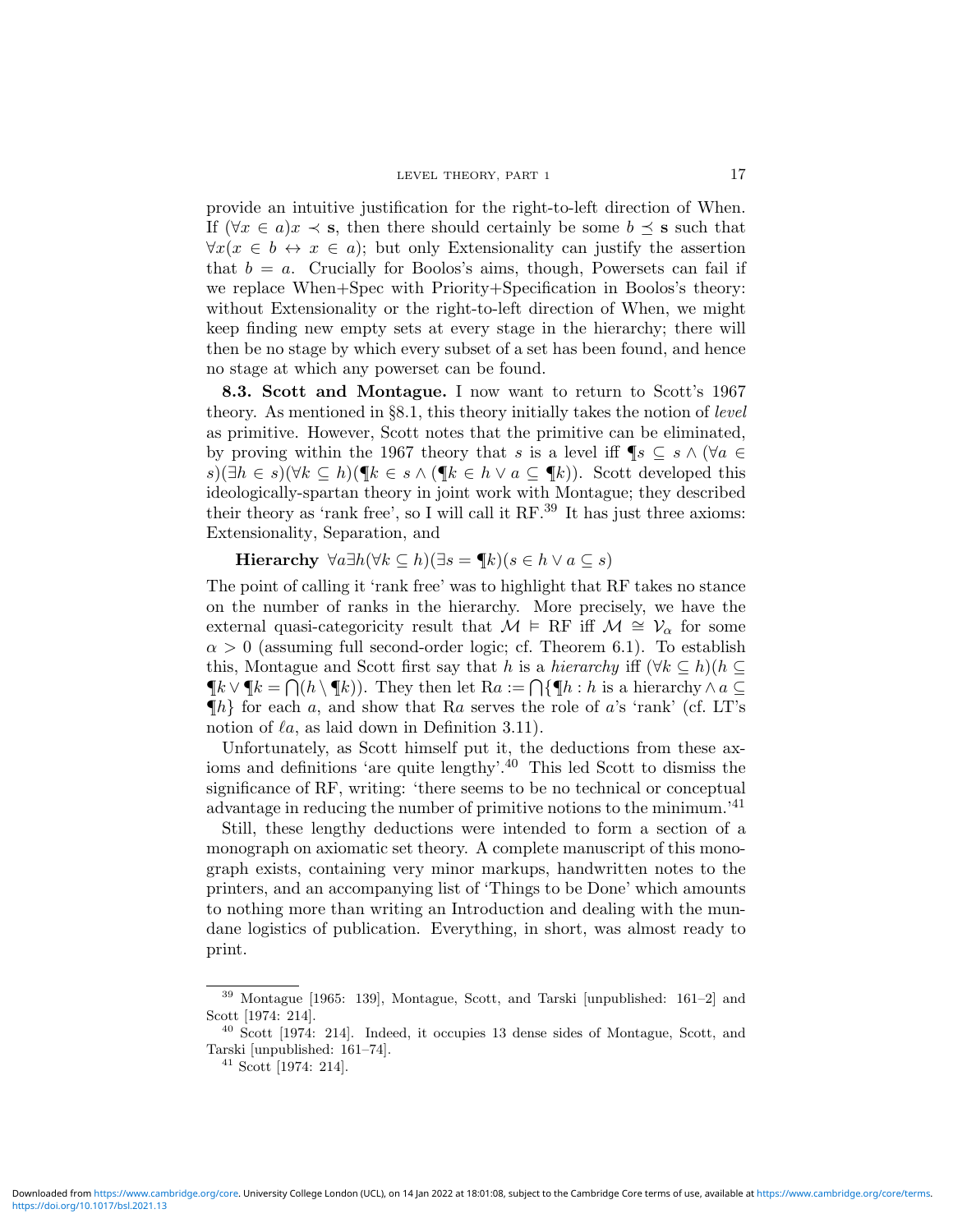Sadly, it was never printed. This was a serious loss. As explained in §1, there are good philosophical reasons for 'reducing the number of primitive notions to the minimum.' Moreover, whilst Montague's and Scott's deductions were 'quite lengthy', the axioms of RF are quite elegant. The lengthiness of the deductions from RF is down to the awkwardness of the definitions of *hierarchy* and Ra. If Montague and Scott had been aware of the definition of history and level, as given in Definition 2.2, they could have given some much briefer deductions. Indeed, these definitions make it easy to prove that RF and LT are equivalent. One direction of this equivalence is easy:

PROPOSITION 8.4 (LT). RF holds.

PROOF. It suffices to prove Hierarchy. Fix a, let  $h = \{s \in \ell a : Lev(s)\}\$ and fix  $k \subseteq h$ . Now  $\P_k = \ell k$  by Lemma 3.12.8; so if  $\P_k = \ell k \notin h$ , then  $\ell k \notin \ell a$ , so  $a \subseteq \ell a \subseteq \ell k = \P k$  by Lemma 3.12.3. For the other direction of the quivalence, I must first prove some quick

facts in RF:

LEMMA 8.5 (RF). For all  $a$ :

- (1) if  $\P a$  exists, then  $\P a \notin a$
- $(2)$   $\mathbb{I}$ a exists
- (3) if every member of a is a level, then  $\P$ a is a level

PROOF. (1) If  $\P a \in a$ , then  $(\forall c \subseteq \P a)c \in \P a$ . But this is impossible: by Separation, let  $d = \{x \in \P a : x \notin x\}$ ; then  $d \notin \P a$ 

(2) Fix a, and let h witness Hierarchy. Let  $k = h$ , so that  $\n  $\llbracket h \rrbracket$  exists$ and  $\P h \in h \vee a \subseteq \P h$ , i.e.  $a \subseteq \P h$  by (1). Since  $\P h$  is potent by Lemma 3.2,  $\P a \subseteq \P h$  exists by Separation on  $\P h$ . Now, clearly  $\P a \subseteq \P \P a$ .

(3) Using Separation and (2), let  $h = \{s \in \P a : Lev(s)\}\$ . I will first prove that  $\P h = \P a$ , and then that h is a history, so that  $\P h = \P a$  is a level.

To see that  $\P_a = \P h$ : since  $h \subseteq \P a$ , we have  $\P h \subseteq \P \P a = \P a$  by Lemmas 3.2–3.3; and if  $x \in \P$ a then  $x \subseteq r \in a$  for some level  $r$ , so  $r \in h$ , and hence  $x \in \P h$ .

To see that h is a history, fix  $s \in h$ ; it suffices to show that  $s = \P(s \cap h)$ . Since s is a level,  $\P(s \cap h) \subseteq \P s = s$  by Lemmas 3.3–3.4. To see that  $s \subseteq \P(s \cap h)$ , fix  $x \in s$ ; now  $x \subseteq r \in s$  for some level r by Lemma 3.8; and  $r \subseteq s \in \P$ a by Lemma 3.4, so  $r \in \P$ a by Lemma 3.2 and hence  $r \in h$ ; so  $x \subseteq r \in (s \cap h)$ , i.e.  $x \in \P(s \cap h)$ .

PROPOSITION 8.6 (RF). LT holds.

**PROOF.** It suffices to prove Stratification. Fix  $a$ , and let  $h$  witness Hierarchy, i.e.,  $(\forall k \subseteq h)(\P k \in h \lor a \subseteq \P k)$ . Let  $k = \{s \in h : Lev(s)\}$ . By Lemma 8.5.3,  $\mathbb{I}k$  is a level. Now if  $\mathbb{I}k \in h$ , then  $\mathbb{I}k \in k$ , contradicting Lemma 8.5.1; so  $a \subseteq \P k$ .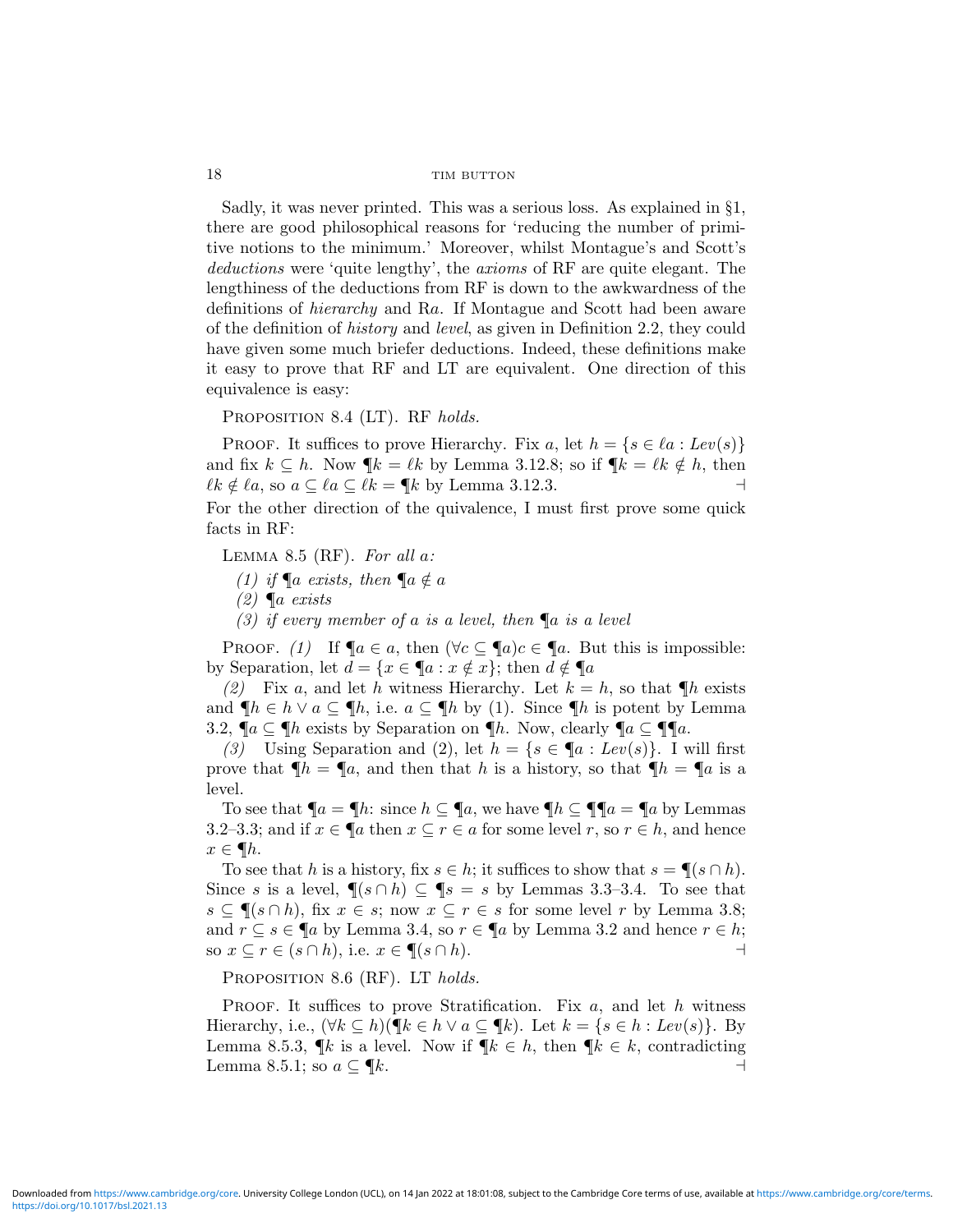This last proof helps to explain the intuitive idea behind RF's axiom Hierarchy.<sup>42</sup> Roughly, the h guaranteed to exist by Hierarchy has this property: for any initial sequence of levels  $k \subseteq h$ , the next level after all of them is  $\P_k$ ; and if a is not a subset of  $\P_k$ , then  $\P_k$  is in h; and hence (but here I invoke a transfinite induction) the members of  $h$  are all the levels up to the first level including a. In short, the fundamental idea behind RF is quite elegant.

8.4. Derrick and Potter. As mentioned in §2, my definition of level is inspired by Derrick and Potter,  $43$  but I have simplified it. Here is a little more detail about that simplification. In his 1990 book, Potter explicitly built on Scott's 1967 theory and also on Derrick's unpublished lecture notes.<sup>44</sup> Now, Scott's Accumulation axiom (see §8.1) formalizes the claim that 'a given level is nothing more than the accumulation of all the members and subsets of all the *earlier* levels'.<sup>45</sup> This suggests the use of the Acc-operator, and so Potter offers Definition 8.3.<sup>46</sup> Potter then supplies the definition of *history* and *level* given in Definition 2.2, but using Acc rather than  $\P$ . So, Potter stipulates that h is a history iff  $(\forall x \in h)x = \text{Acc}(x \cap h)$ , and that s is a level iff  $s = \text{Acc}h$  for some history h. Potter then proves that, so defined, the levels are well-ordered. And his own theory of levels is, in effect, just LT, with this slightly different explicit definition of 'Lev'.<sup>47</sup> But the use of  $\P$ , rather than Acc, simplifies things significantly, as illustrated by the brevity of §3.

Appendix A. Adding urelements. In this paper, I restricted my attention to pure sets.<sup>48</sup> This was only for ease of exposition; in this appendix and the next, I will remove this simplifying assumption.

To accommodate urelements, we must tweak the Basic Story. The easiest way to do this (which I revisit in §B) is to assume that the urelements are 'always' available to be collected into sets:

The Urelemental Story. Sets are arranged in stages. Every set is found at some stage. At any stage s: for any things, each of which is

<sup>48</sup> Montague [1965: 139], Scott [1974: 214], and Potter [1990: ], [2004: ] accommodate urelements from the outset.

 $^{42}$ Cf. Montague, Scott, and Tarski [unpublished: 162].

<sup>43</sup>See especially Potter [1990: 16–20], [2004: 41–7].

<sup>44</sup> Potter [1993: 183–4], [1990: 22], [2004: vii, 54].

<sup>45</sup> Scott [1974: 209].

 $46$  Potter [1990: 16], [2004: 41, 50].

<sup>&</sup>lt;sup>47</sup>There are three other small differences: (1) Potter allows urelements; (2) he provides a first-order theory; (3) he offers a slightly more restricted version of Separation, whose second-order formulation is  $\forall F(\forall s : Lev) \exists b \forall x (x \in b \leftrightarrow (F(x) \land x \in s))$ , but this trivially entails the unrestricted version of Separation given (Potter's version of) Stratification.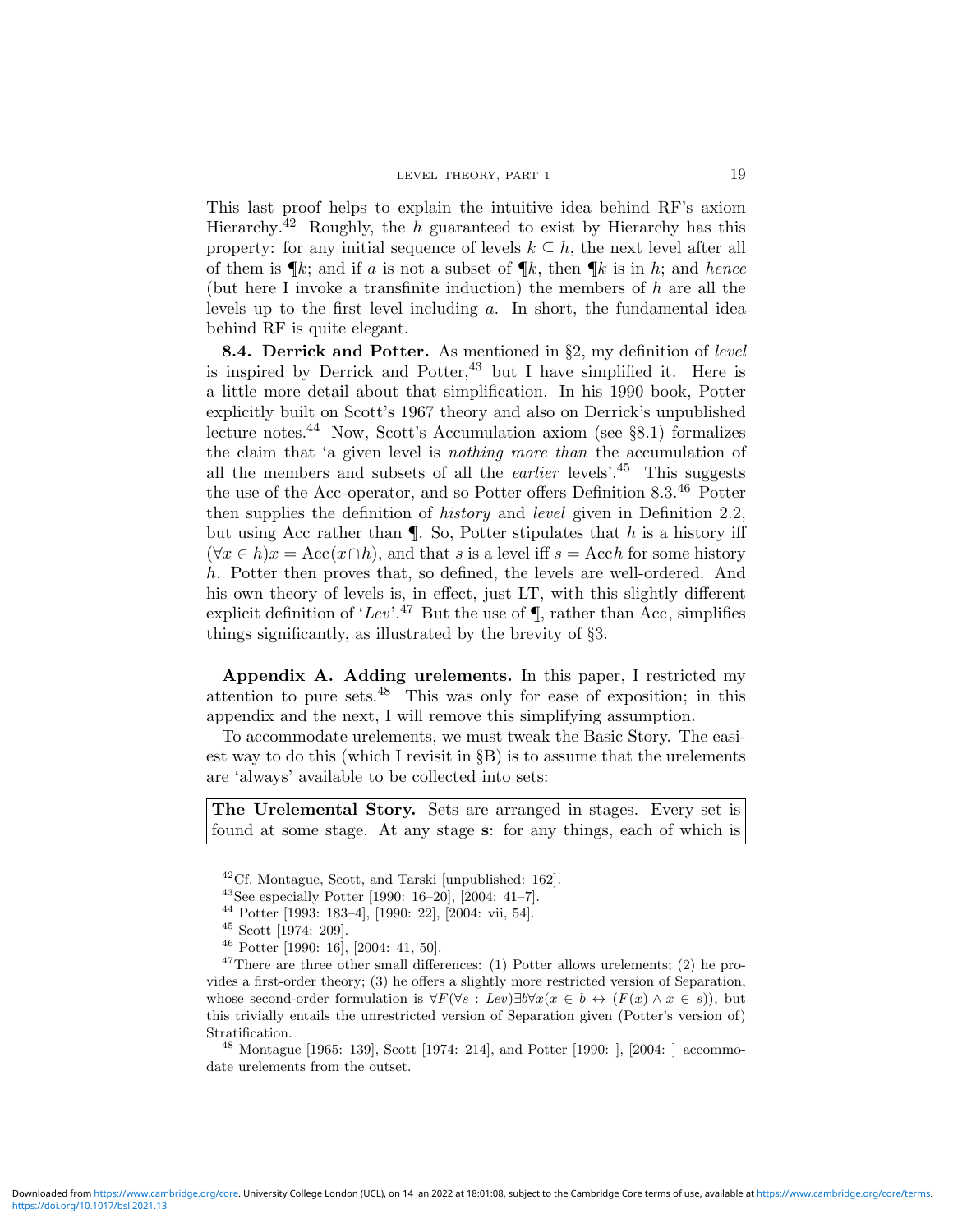either a set found before s or an urelement, we find a set whose members are exactly those things. We find nothing else at s.

To formalize this Story, we need a new primitive predicate, enabling us to distinguish sets from urelements: we take Set as primitive, and define  $Ur(x) := \neg Set(x)$ . Stage Theory with Urelements, STU, now has six axioms:<sup>49</sup>

```
Empty-U (\forall u : Ur) \forall x \ x \notin uExt-U (\forall a : Set)(\forall b : Set)(\forall x (x \in a \leftrightarrow x \in b) \rightarrow a = b)Order ∀r∀s∀t(r < s < t → r < t)
Staging-U (\forall a : Set) \exists s \ a \preceq sPriority-U \foralls(\foralla : Set)(a \preceq s \rightarrow (\forallx \in a)(Ur(x) \lor x \prec s))
     Spec-U \forall F \forall s ((\forall x : F) (Ur(x) \lor x \prec s) \rightarrow (\exists a : Set) (a \preceq s \land\forall x (F(x) \leftrightarrow x \in a))
```
Empty-U says that no urelement has any members; the other axioms relativise ST to sets. As in §1, any cumulative hierarchy obviously satisfies STU, on the assumption that the urelements are all 'always' available to be arbitrarily collected into sets.

We obtain Level Theory with Urelements, LTU, by tweaking LT's key definitions. Specifically, I offer the following re-definition:  $50$ 

DEFINITION A.1 (for §A only). Say that a is potent iff  $\forall x((Ur(x) \lor (\exists c :$  $Set(x \subseteq c \in a) \rightarrow x \in a)$ . Let  $\P a := \{x : Ur(x) \vee (\exists c : Set)x \subseteq c \in a\}, \text{ if }$ it exists. Say that Hist(h) iff  $(\forall x \in h) x = \P(x \cap h)$ . Say that Lev(s) iff  $(\exists h : Hist)s = \P h.$ 

The axioms of LTU are then Empty-U, Ext-U, Stratification (with 'Lev' as redefined) and: $51$ 

Sep-U  $\forall F \forall a (\exists b : Set) \forall x (x \in b \leftrightarrow (F(x) \land x \in a))$ 

The proofs of §§3–4 go now through with trivial changes. Specifically, the (redefined) levels are well-ordered, and STU and LTU make exactly the same demands on sets and urelements.

The (quasi-)categoricity results of  $\S6$  also carry over to LTU. Let  $\mathcal A$ and  $\beta$  be models of LTU in full second-order logic, and suppose there is a bijection between their respective collections of urelements,  $Ur^{\mathcal{A}}$  and  $Ur^{\mathcal{B}}$ . This bijection can be lifted to a quasi-isomorphism: A and B are isomorphic 'so far as they go', but the levels of one may outrun the other.

<sup>&</sup>lt;sup>49</sup>As in footnote 2: STU gives us a stage **s** 'for free', so that  $\{x: Ur(x)\}$  exists by Spec-U.

<sup>&</sup>lt;sup>50</sup>The first level is therefore  $\{x : Ur(x)\}\$ . This follows Montague [1965: 139] and Potter [1990: 16] [2004: 41]. By contrast, Scott's [1974: 214] first level is Ø, and the urelements are members of every subsequent level.

<sup>&</sup>lt;sup>51</sup>Together, Stratification and Sep-U deliver the existence of  $\{x : Ur(x)\}\;$  see the previous two footnotes.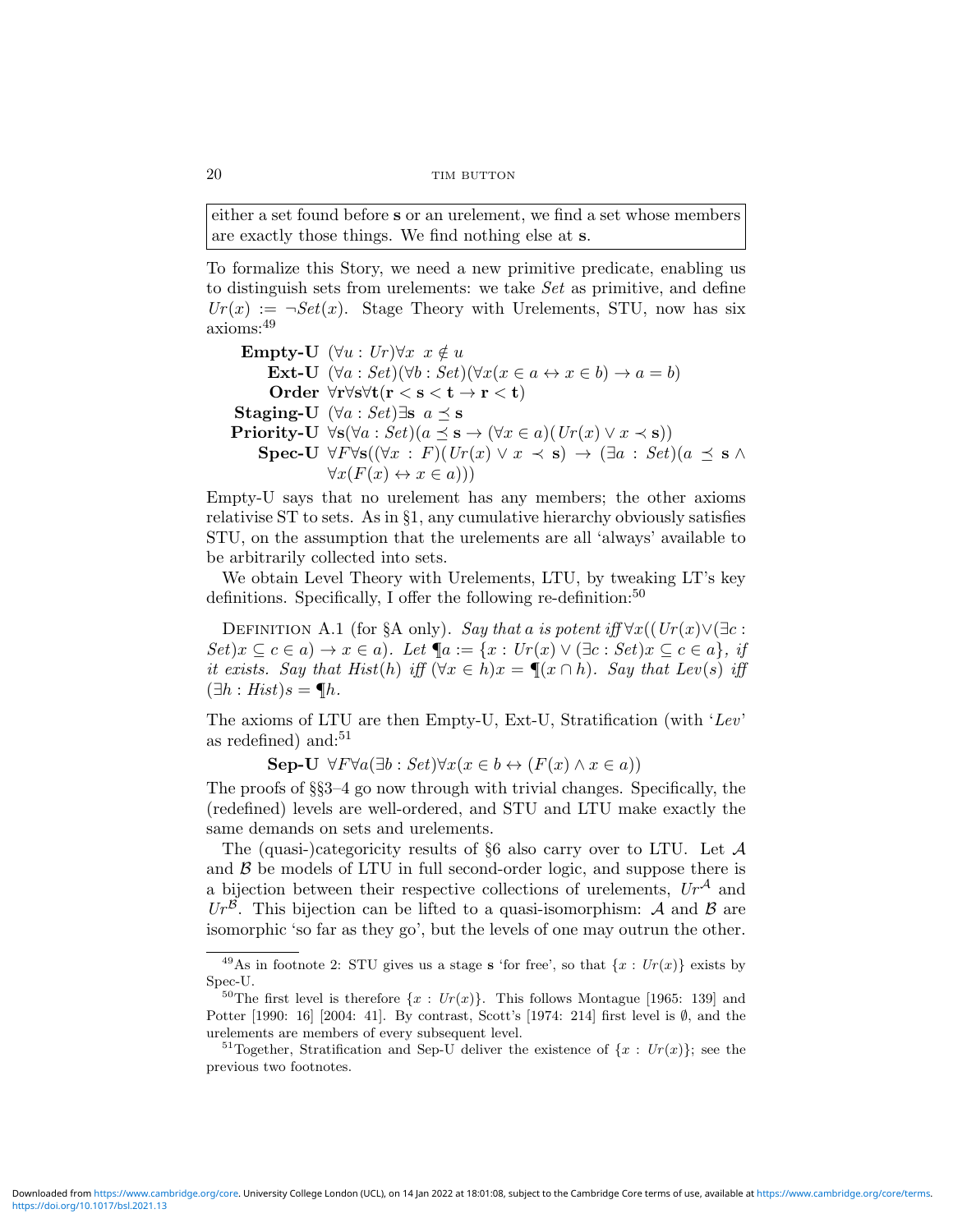This external result can also be 'internalised', yielding results analogous to Theorems 6.2 and 6.3.

Note that LTU, like LT before it, takes no stance on the height of the hierarchy. In particular, it has no version of Replacement. In this regard, LTU differs sharply from  $ZF(C)U$ , which is something like the 'industry standard' for iterative set theory with urelements. It is particularly noteworthy that LTU allows that the set of urelements may be larger than any pure set.<sup>52</sup> (For a trivial example, suppose there are exactly 3 urelements and exactly 2 levels; for a less trivial example, suppose there are exactly  $\mathbb{L}_{\omega+1}$  urelements but only an  $\omega + \omega$  sequence of levels.)

Appendix B. Adding absolutely infinitely many urelements. The Urelemental Story accommodates urelements in a humdrum way. However, there has been recent interest in a less humdrum approach, according to which there are *absolutely infinitely many* urelements. Here is a brisk, three-premise argument in favour of that approach, inspired by Christopher Menzel:<sup>53</sup>

- (a) There are absolutely infinitely many levels in the cumulative hierarchy.
- (b) There are at least as many ordinals as there are levels in the cumulative hierarchy.
- (c) Ordinals are not really sets; they are urelements.

Each premise is not implausible,<sup>54</sup> and they jointly entail that there are absolutely infinitely many urelements. In this appendix, I will explore that idea (without endorsing it).

B.1. Preliminary motivations and observations. There is an immediate technical issue: in this kind of cumulative setting, no set has

 $52$ LTU could therefore be used in place of e.g. Menzel's ZFCU' [2014: 67–71], which is designed to accommodate the claim that the set of urelements is not equinumerous with any pure set.

<sup>53</sup> Menzel [1986: 41ff]; cf. Rumfitt [2015: 271–5]. Menzel [2014: 57] also offers a second (very different) argument to the same conclusion.

 $54$ Claim (a) can be motivated by a principle of plenitude concerning sets. Claim (b) can be motivated by combining the fact that the levels of any (pure) cumulative hierarchy are well-ordered (see §5) with the idea that any system of well-ordered objects exemplifies an ordinal (provided that the objects are all members of some set). Claim (c) can be motivated by a kind of platonistic structuralism, according to which ordinals are indeed *objects*, but not *sets*, since sets have structure which is not purely ordertheoretic. For the record, I do not subscribe to this kind of platonistic structuralism.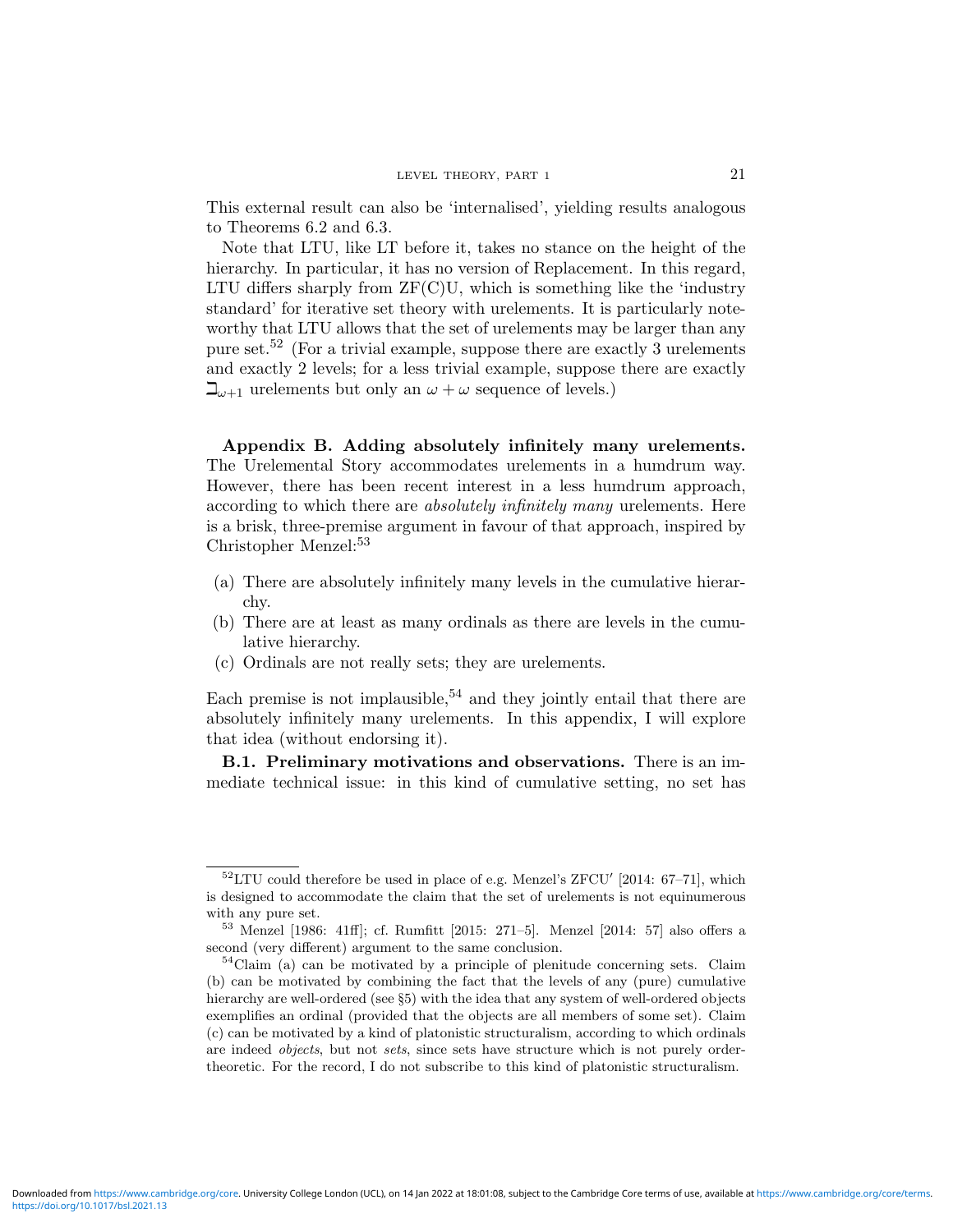absolutely infinitely many members.<sup>55</sup> This follows from a simple version of Cantor's Theorem. For reductio, suppose that some set, a, has absolutely infinitely many members. As discussed in §6, this entails that  $\exists x \ x \in a$ , i.e. there is a map, P, such that  $\forall x \ P(x) \in a$  and  $(\forall y \in a) \exists ! x \ P(x) = y$ . By P's injectivity and Separation,<sup>56</sup> there is some  $d = \{x \in a : x \notin P^{-1}(x)\}.$  Since  $P(d) \in a$ , contradiction follows familiarly.

So: if there are absolutely infinitely many urelements, then there is no set of all urelements.<sup>57</sup> But the existence of that a set is a trivial consequence of Spec-U, as laid down in §A. So, those who think that there are absolutely infinitely many urelements must reject Spec-U. Furthermore, since Spec-U follows from the third sentence of the Urelemental Story of §A, they must change their story.

Many alternative stories are possible, but the simplest approach is simply to bolt a Limitation of Size principle onto the Urelemental Story, insisting that the Basic Story remains correct of the pure sets, whilst denying that any set is absolutely infinite. This leads to the following:<sup>58</sup>

The Urelemental Story. Sets are arranged in stages. Every set is found at some stage. At any stage s: for any things—provided both that (i) there are not absolutely infinitely many of them, and that (ii) each of them is either a set found before s or an urelement—we find a set whose members are exactly those things. We find nothing else at s. (NB: since the Basic Story is correct of the pure sets, we do not find absolutely infinitely many pure sets before s.)

In the remainder of this appendix, I will briefly sketch (equivalent) stagetheoretic and level-theoretic formalizations of this Story. For readability, I leave all proofs to the reader, with hints in footnotes.

B.2. The stage-theoretic approach. To axiomatize the Urelemental Story, we need a predicate, 'Pure', to pick out the pure sets (cf. §6). Since we have assumed that the Basic Story holds of the pure sets, we can define 'Pure' explicitly:

 $55Pace$  Menzel [1986: 44-51] [2014: 71-9]. Note that my argument does not involve Powersets (which Menzel ultimately rejects). Menzel escapes formal inconsistency, whilst retaining (a first-order version of) Separation, only because his set-theoretic object language has no way to pick out a suitable map,  $P$ , which witnesses the absolute infinity of his set  $\{x: Ur(x)\}.$ 

 ${}^{56}$ I take it that rejecting Separation is not an option in this setting; though see Pt.3 for an approach which rejects Separation.

 $57$  Uzquiano [2015: 330–1] also suggests the use of a set theory with urelements but no set of urelements, though for somewhat different reasons.

<sup>58</sup>Cf. Uzquiano [2015: 331].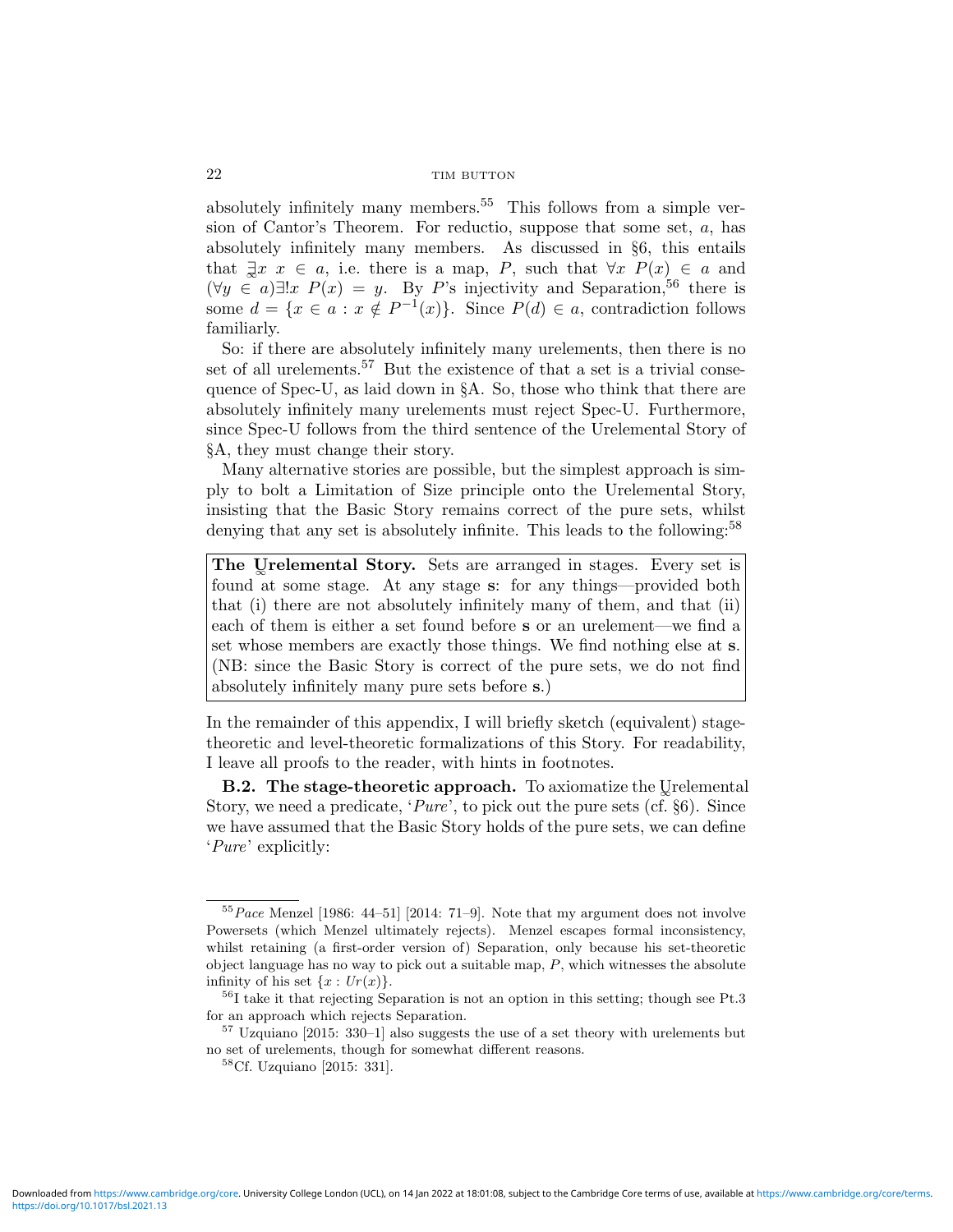DEFINITION B.1. Say that a is pure,  $Pure(a)$ , iff both  $Set(a)$  and there is some transitive  $c \supset a$  whose members are all sets.

To axiomatize the Usrelemental Story, we also need a way to formalize 'there are absolutely infinitely many Φs'. There are familiar concerns about the possibility of formalizing this idea.<sup>59</sup> Nonetheless, if there are absolutely infinitely many  $\Phi$ s, then certainly  $\exists x \Phi(x)$  (cf. §6). Conversely, if  $\exists x \Phi(x)$ , then no property can have more instances than  $\Phi$ . So, ' $\exists x \Phi(x)$ ' will serve as our proxy for 'there are absolutely infinitely many  $\Phi$ s'.<sup>60</sup>

I can now lay down the theory STU. Its axioms are Empty-U, Ext-U, Order, Staging-U, Priority-U, and the following:

 $\textbf{Spec-}\&\forall F\forall \mathbf{s}((\neg\exists xF(x)\wedge(\forall x:F)(\mathit{Ur}(x)\vee x\prec\mathbf{s}))\rightarrow$  $(\exists a : Set)(a \preceq s \land \forall x (F(x) \leftrightarrow x \in a)))$ LoS-U $(\forall a : Set) \neg \exists x \ x \in a$ Pure-Uv $\forall F \forall s ((\forall x : F)(Pure(x) \land x \prec s) \rightarrow \neg \exists x F(x))$ Many- $\overline{U} \exists x Ur(x)$ 

In brief: Spec-U restricts Spec-U to capture conditions  $(i)$ – $(ii)$  of the Urelemental Story; LoS-U enshrines Limitation of Size, which follows from condition (i) plus the fact that 'we find nothing else' at any stage; Pure-U formalizes the parenthetical 'NB' of the Story; and Many-U<sub>w</sub> formalizes the claim that there are absolutely infinitely many urelements.

B.3. The level-theoretic approach. STU is a multi-sorted, stagetheoretic, formalization of the Uselemental Story. That Story can instead be given a single-sorted formalization, LTU. To do this, I start by tweaking LT's key definitions:

DEFINITION B.2 (for §B only). Say that a is potent iff  $(\forall x : Set) \exists c(x \subseteq$  $c \in a$ )  $\rightarrow x \in a$ ). Let  $\P a = \{x : Set(x) \wedge \exists c(x \subseteq c \in a) \}, \text{ if it } ex$ ists. Say that Hist(h) iff  $(\forall x \in h)x = \P(x \cap h)$ . Say that Lev(s) iff  $(\exists h : Hist)s = \P h.$ 

Using these redefinitions, we can prove analogues of Lemmas 3.4–3.9 from §3. Specifically, given Ext-U and Sep-U, we can prove that the levels (so defined) are potent, transitive, pure,<sup>61</sup> and well-ordered by  $\in$ .

I can now lay down LTU. It uses a primitive one-place function symbol, **L**, where ' $\mathbf{L}a$ ' should be read as a's level-index. (I discuss the use of this primitive in  $\S B.4$ .) Then LTU has six axioms: Empty-U, Ext-U, LoS-U, Many- $\mathbb{U}$ , and two axioms governing  $\mathbf{L}$ :

Leveller  $(\forall a : Set)((\exists s : Lev)\mathbf{L}a = s \land$  $(\forall x : Set)(x \in a \rightarrow \mathbf{L}x \in \mathbf{L}a) \land$ 

<sup>59</sup>See e.g. McGee [1992: 279].

 $60$ Very little of what I say depends upon this particular choice of proxy. In particular, I rely upon its logical properties only when claiming that both STU and LTU prove Sep-U, and in my remarks on the quasi-categoricity of LTU.

 $61$ Since they are transitive, they witness their own purity.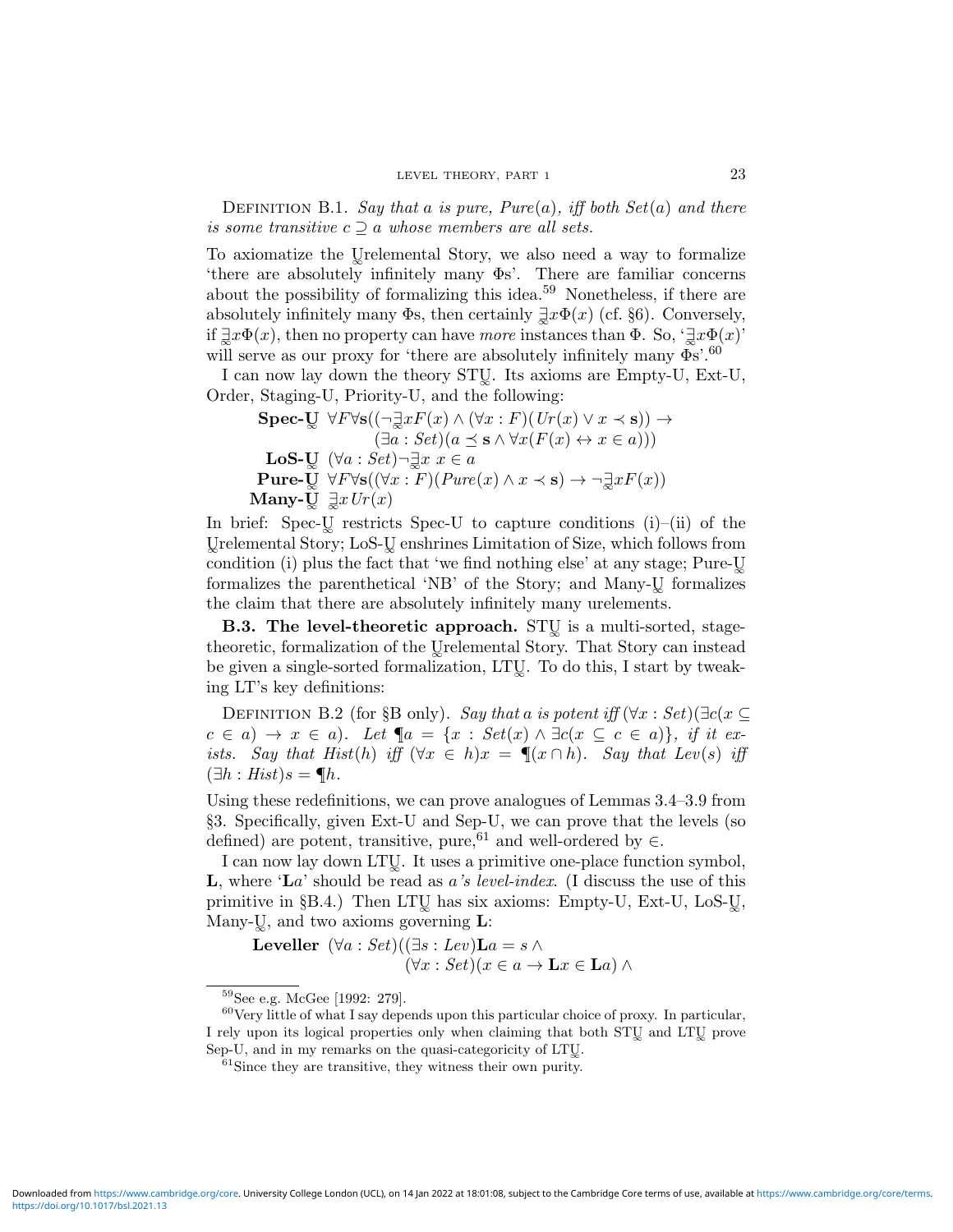$(\forall s : Lev)(s \in \mathbf{L}a \rightarrow (\exists x : Set)(x \in a \land s \subseteq$  $L(x))$ Consolidation  $\forall F((\neg \exists x F(x) \land \exists a(\forall x : F)(Ur(x) \lor \mathbf{L}x \in a)) \rightarrow (\exists b :$  $Set\forall x(F(x) \leftrightarrow x \in b)$ 

To understand these axioms, note that LTU guarantees that the (pure) levels are well-ordered by membership.<sup>62</sup> Now, Leveller ensures that the levels index the sets; intuitively,  $a$ 's level-index is the least level greater than the level-index of every set in a. Consolidation then allows us to find all the impure sets we would want to find 'at' any given level. Finally, note that LTU proves a pure-analogue of Stratification:<sup>63</sup>

LEMMA B.3 (LTU). If a is pure, then  $a \subseteq La$ 

Consequently, LTU's pure sets can be thought of as satisfying LT. Indeed, if we define ' $x \in y$  as ' $Pure(x) \wedge Pure(y) \wedge x \in y'$ , then LTU  $\vdash$  LT( $Pure, \varepsilon$ ), as defined in §6. It follows that LTU is externally and internally (quasi-)categorical: any two hierarchies satisfying LTU have quasi-categorical pure sets; moreover, if there is a bijection between the hierarchies' urelemental bases, their impure sets are quasi-categorical. (However, LTU's analogue of Theorem 6.1 is more restricted: if  $M$  is a standard, set-sized, model of LTU, then  $|Ur^{\mathcal{M}}|$  is regular.)<sup>64</sup>

In fact, LTU and STU are provably equivalent, concerning sets and urelements. To prove that LTU interprets STU, tweak the ∗-translation of §4, so that  $(x \leq s)^* := \overline{L}x \subseteq s^{.65}$  It is then easy to show that  $LTU \vdash STU^*$  (cf. Lemma 4.2).

To show that STU interprets LTU, first note that STU proves Sep-U and the converse of Priority-U (cf. Lemmas 4.3–4.4). Then tweak Definition 4.5 (cf. Definition B.2):

DEFINITION B.4 (for §B only). Let  $\check{\mathbf{s}} := \{x \prec \mathbf{s} : Pure(x)\}\$ . Say that a is a slice iff  $a = \check{\mathbf{s}}$  for some s.

 $62$ To see this, note LTU proves Sep-U, and combine this with the remarks after Definition B.2.

 $63$ Use induction on levels, together with the second conjunct of Leveller.

<sup>&</sup>lt;sup>64</sup>Assuming Choice. *Proof.* Let  $\kappa = |Ur^{\mathcal{M}}|$ . By Consolidation, every smaller-than- $\kappa$ subset of  $Ur^{\mathcal{M}}$  is in  $Set^{\mathcal{M}}$ . So  $\kappa$  is infinite, by Many-U<sub>i</sub>. For each  $\lambda < \kappa$ , there are  $\kappa^{\lambda}$  subsets of  $Ur^{\mathcal{M}}$  with cardinality  $\lambda$ , so that  $\kappa^{\lambda} \leq |\mathcal{S}et^{\mathcal{M}}|$ . So if  $cf(\kappa) < \kappa$ , then by König's Theorem  $\kappa < \kappa^{cf(\kappa)} \leq |\mathcal{S}et^{\mathcal{M}}|$ , contradicting Many-U<sub>i</sub>; hence  $cf(\kappa) = \kappa$ . (Thanks to Gabriel Uzquiano for suggesting I consider how LTU interacts with regular cardinals.)

<sup>&</sup>lt;sup>65</sup>Stipulate that  $(Set(x))^* := Set(x)$ .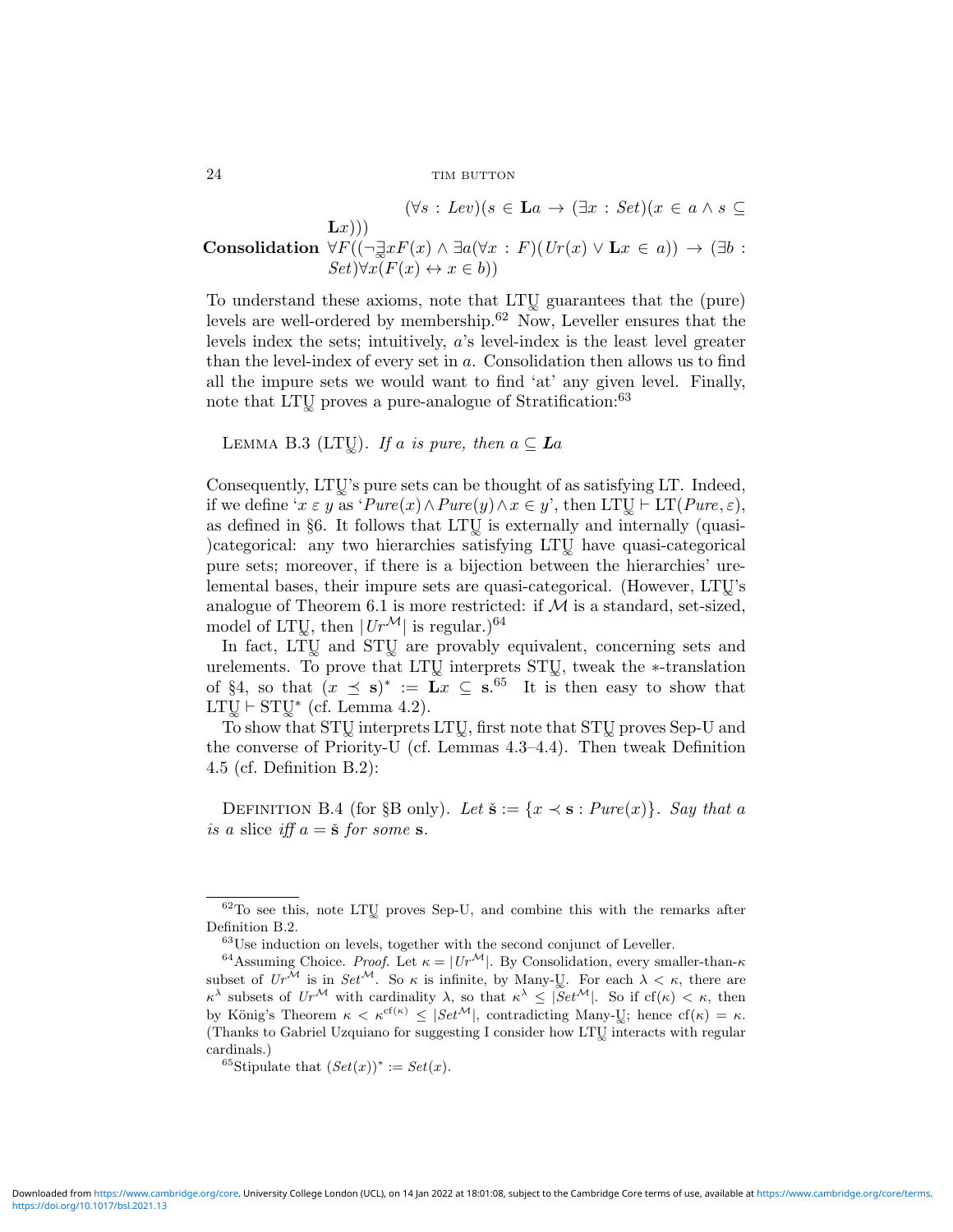It follows that the slices are the levels (in the senses of Definitions B.2 and B.4; cf. Lemma 4.7).<sup>66</sup> We can then interpret LTU's unique primitive, **L**, via  $\rho$ , defined as follows:<sup>67</sup>

DEFINITION B.5. For each set a, let  $\rho a := \bigcap \{ \check{s} : a \preceq s \land \neg \exists r (a \preceq r \prec s) \}$ s)}.

THEOREM B.6.  $STU \vdash \phi^{\rho}$  iff LTU $\vdash \phi$ , for any LTU-sentence  $\phi$ , where  $\phi^{\rho}$  is the formula which results from  $\phi$  by replacing each instance of L with ρ.

The upshot is that no information about sets or urelements is lost or gained in moving from STU to LTU. Since any hierarchy which is described by the Urelemental Story satisfies STU, it also satisfies LTU. And  $LTU$  is quasi-categorical. Our work on the Urelemental Story is complete.

B.4. Eliminating primitives. Or rather: almost complete. Given the discussion of §1, we may want to eliminate LTU's primitive,  $\bf{L}$ . This is easily done within second-order logic: just conjoin Leveller and Consolidation, and bind L with a (second-order) existential quantifier. But if we are willing to make some further assumptions, then we can eliminate  $L$  using certain *first-order* functions.<sup>68</sup>

Roughly, a ranking-function: (1) has a transitive domain (setting aside urelements); and  $(2)$  behaves like **L** where defined. More formally:

DEFINITION B.7. Say that a function f is a ranking-function iff, for all  $a \in \text{dom}(f)$ , both:

- (1) Set(a) and  $(\forall x : Set)(x \in a \rightarrow x \in \text{dom}(f));$  and
- (2) Lev(f(a)) and  $(\forall x : Set)(x \in a \rightarrow f(x) \in f(a))$  and  $(\forall s :$  $Lev(s \in f(a) \rightarrow (\exists x \in a) s \subseteq f(x)).$

Say that Ranks(f, a) iff f is a ranking-function with  $a \in \text{dom}(f)$ .

It is easy to show that ranking-functions agree wherever they are defined, i.e.:

 $66$  For the analogue of Lemma 4.6: Ext-U, Pure-U<sub>s</sub>, and Spec-U<sub>s</sub> guarantee that  $\check{\mathbf{s}}$ exists for each stage s; in clauses (2)–(3), the quantifier ' $\forall a'$  becomes '( $\forall a : Pure$ )'; and note that each slice witnesses its own purity.

 $67$ Since STU does not prove that all stages are comparable (cf. the discussion of Boolos's Net from §8.2), it takes several steps to vindicate Definition B.5. First: show that stages obey  $\lt$ -induction. Second: show that if  $a \preceq s$  and  $\neg \exists r(a \preceq r \lt s)$  and  $a \preceq t$  and  $\neg \exists \mathbf{r}(a \preceq r \preceq t)$  then  $\check{\mathbf{s}} = \check{\mathbf{t}}$ ; it follows that  $\rho a$  is a slice. Third: combine this with the fact that the slices are levels, to show that  $\rho$  behaves like **L**.

 $68$  Lévy and Vaught [1961: 1047] and Uzquiano [1999: 299] present a somewhat similar method for defining the rank of a set (via functions on ordinals). Here I treat first-order functions as sets of ordered pairs in the normal way, and  $x \in \text{dom}(f)$  abbreviates  $\exists y \langle x, y \rangle \in f$ . Of course, a fully first-order version of LTU would need to define  $\exists x F(x)$ ' differently (cf. footnote 60).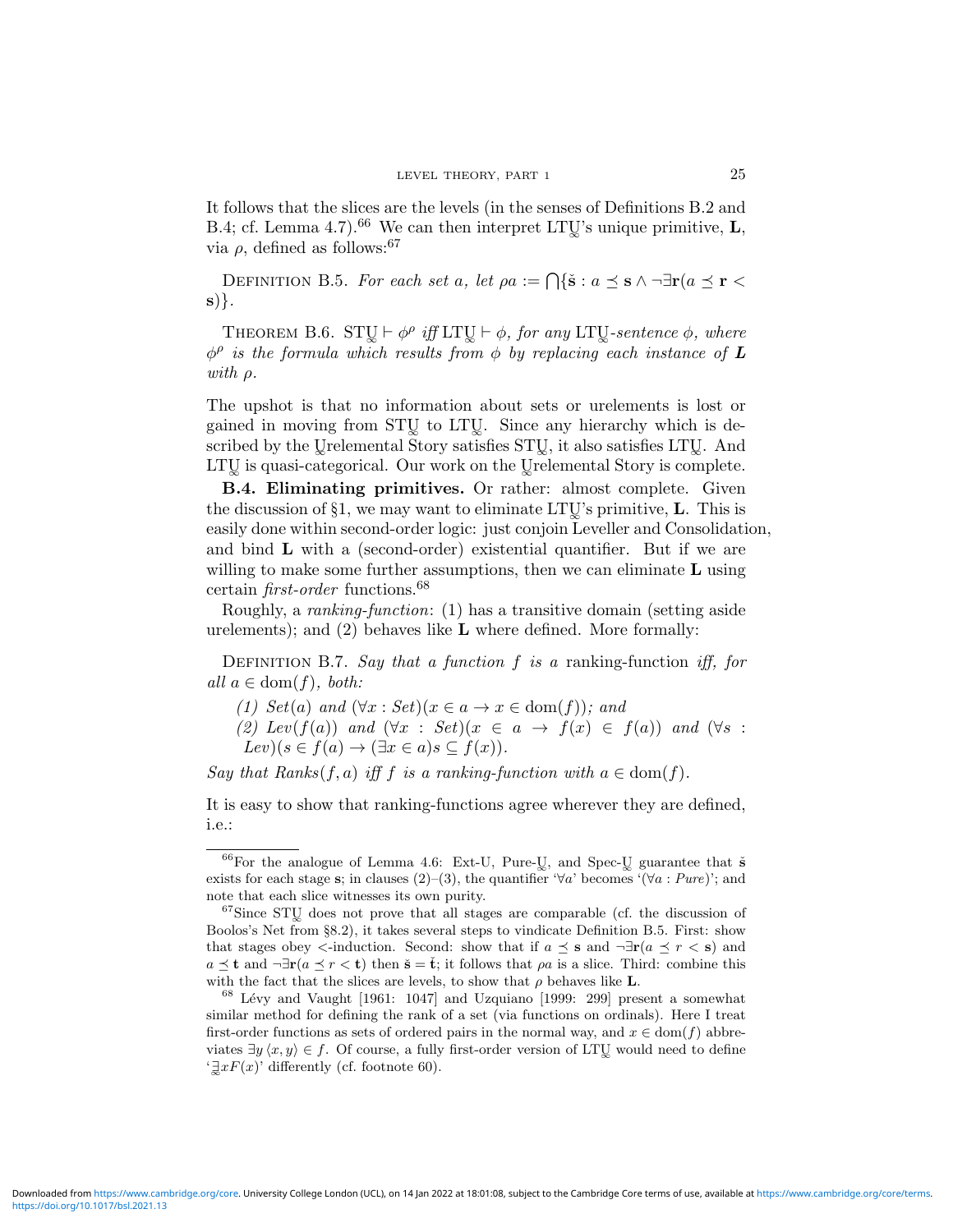LEMMA B.8 (Ext-U, Sep-U). If Ranks $(f, a)$  and Ranks $(g, a)$ , then  $f(a) =$  $g(a)$ .

We can now replace Leveller, in LTU<sub>s</sub>, with  $(\forall a : Set) \exists f$  Ranks(f, a). Note that this claim is *independent* of LTU $\colon$  it guarantees that every set is a member of some set, and so guarantees that the hierarchy has no final stage (cf. Endless from §7). Still, this allows us to define  $\mathbf{L}a := \bigcap \{f(a) :$ Ranks $(f, a)$ . We can use this definition in Consolidation, and prove Leveller via Definition B.7.

#### REFERENCES

GEORGE BOOLOS [1971], The iterative conception of set, The Journal of Philosophy, vol. 68, no. 8, pp. 215–31.

GEORGE BOOLOS [1989], *Iteration again*, *Philosophical Topics*, vol. 17, no. 2, pp. 5–21.

JOHN P BURGESS [2004], E Pluribus Unum: Plural logic and set set-theory, Philosophia Mathematica, vol. 12, pp. 193–221.

TIM BUTTON AND SEAN WALSH [2018], Philosophy and model theory, Oxford University Press, Oxford.

KEES DOETS [1999], Relatives of the Russell Paradox, Mathematical Logic Quarterly, vol. 45, no. 1, pp. 73–83.

FRANK R DRAKE [1974], Set theory: An introduction to large cardinals, North Holland, London.

LUCA INCURVATI [2012], How to be a minimalist about sets, *Philosophical Studies*, vol. 159, no. 1, pp. 69–87.

LUCA INCURVATI [2020], Conceptions of set and the foundations of mathematics, Cambridge University Press, Cambridge.

AZRIEL LÉVY AND ROBERT VAUGHT [1961], *Principles of partial reflection in the* the set theories of Zermelo and Ackermann, Pacific Journal of Mathematics, vol. 11, no. 3, pp. 1045–62.

A R D MATHIAS [2001], Slim models of Zermelo set theory, The Journal of Sym**bolic Logic**, vol. 66, no. 2, pp. 487-96.

VANN McGEE [1992], Two problems with Tarski's theory of consequence, **Proceed**ings of the Aristotelian Society, vol. 92, pp. 273-92.

Vann McGee [1997], How we learn mathematical language, Philosophical Review, vol. 106, no. 1, pp. 35–68.

CHRISTOPHER MENZEL [1986], On the iterative explanation of the paradoxes, Philosophical Studies, vol. 49, no. 1, pp. 37-61.

CHRISTOPHER MENZEL  $[2014]$ , Wide sets, ZFCU, and the iterative conception, The Journal of Philosophy, vol. 111, no. 2, pp. 57-83.

RICHARD MONTAGUE [1955], On the paradox of grounded classes, The Journal of Symbolic Logic, vol. 20, no. 2, p. 140.

RICHARD MONTAGUE [1965], Set theory and higher-order logic, Formal systems and recursive functions (John Crossley and Michael Dummett, editors), North-Holland, Amsterdam, Proceedings of the Eight Logic Colloquium, July 1963, pp. 131– 48.

RICHARD MONTAGUE, DANA SCOTT, AND ALFRED TARSKI [unpublished], An axiomatic approach to set theory, Archive copy from the Bancroft Library (BANC